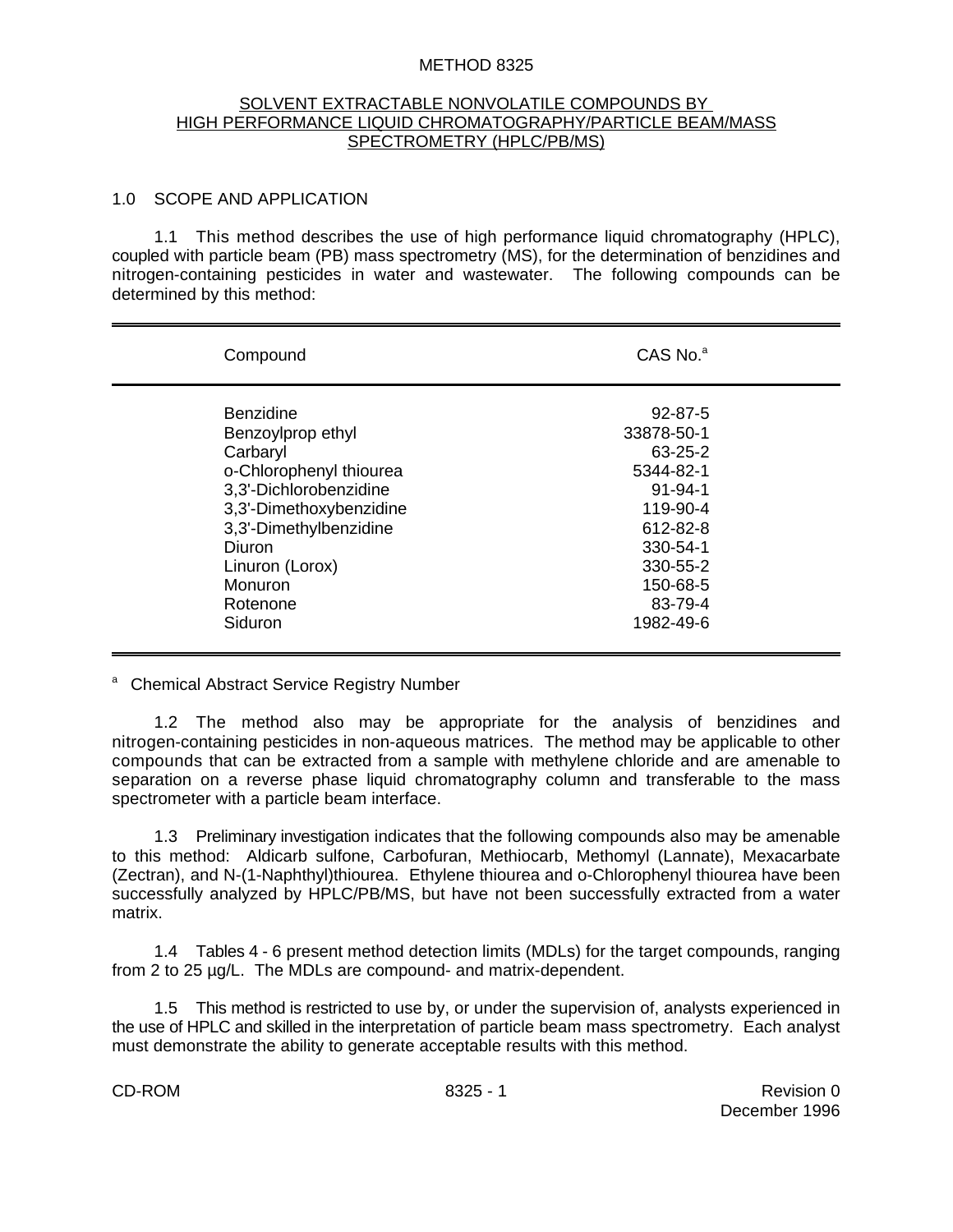2.1 The target compounds for this method must be extracted from the sample matrix prior to analysis.

2.1.1 Benzidines and nitrogen-containing pesticides are extracted from aqueous matrices at a neutral pH with methylene chloride, using a separatory funnel (Method 3510), a continuous liquid-liquid extractor (Method 3520), or other suitable technique.

2.1.2 Solid samples are extracted using Methods 3540 (Soxhlet), 3541 (Automated Soxhlet), 3550 (Ultrasonic extraction), or other suitable technique.

2.2 An aliquot of the sample extract is introduced into the HPLC instrument and a gradient elution program is used to chromatographically separate the target analytes, using reverse-phase liquid chromatography.

2.3 Once separated, the analytes are transferred to the mass spectrometer via a particle beam HPLC/MS interface. Quantitation is performed using an external standard approach.

2.4 An optional internal standard quantitation procedure is included for samples which contain coeluting compounds or where matrix interferences preclude the use of the external standard procedure.

2.5 The use of ultraviolet/visible (UV/VIS) detection is an appropriate option for the analysis of routine samples, whose general composition has been previously determined.

# 3.0 INTERFERENCES

3.1 Refer to Methods 3500 and 8000 for general discussions of interferences with the sample extraction and chromatographic separation procedures.

3.2 Although this method relies on mass spectrometric detection, which can distinguish between chromatographically co-eluting compounds on the basis of their masses, co-elution of two or more compounds will adversely affect method performance. When two compounds coelute, the transport efficiency of both compounds through the particle beam interface generally improves, and the ion abundances observed in the mass spectrometer increase. The degree of signal enhancement by coelution is compound-dependent.

3.2.1 This coelution effect invalidates the calibration curve and, if not recognized, will result in incorrect quantitative measurements. Procedures are given in this method to check for co-eluting compounds, and must be followed to preclude inaccurate measurements.

3.2.2 An optional internal standard calibration procedure has been included for use in instances of severe co-elution or matrix interferences.

3.3 A major source of potential contamination is HPLC columns which may contain silicon compounds and other contaminants that could prevent the determination of method analytes. Generally, contaminants will be leached from the columns into mobile phase and produce a variable background. Figure 1 shows unacceptable background contamination from a column with stationary phase bleed.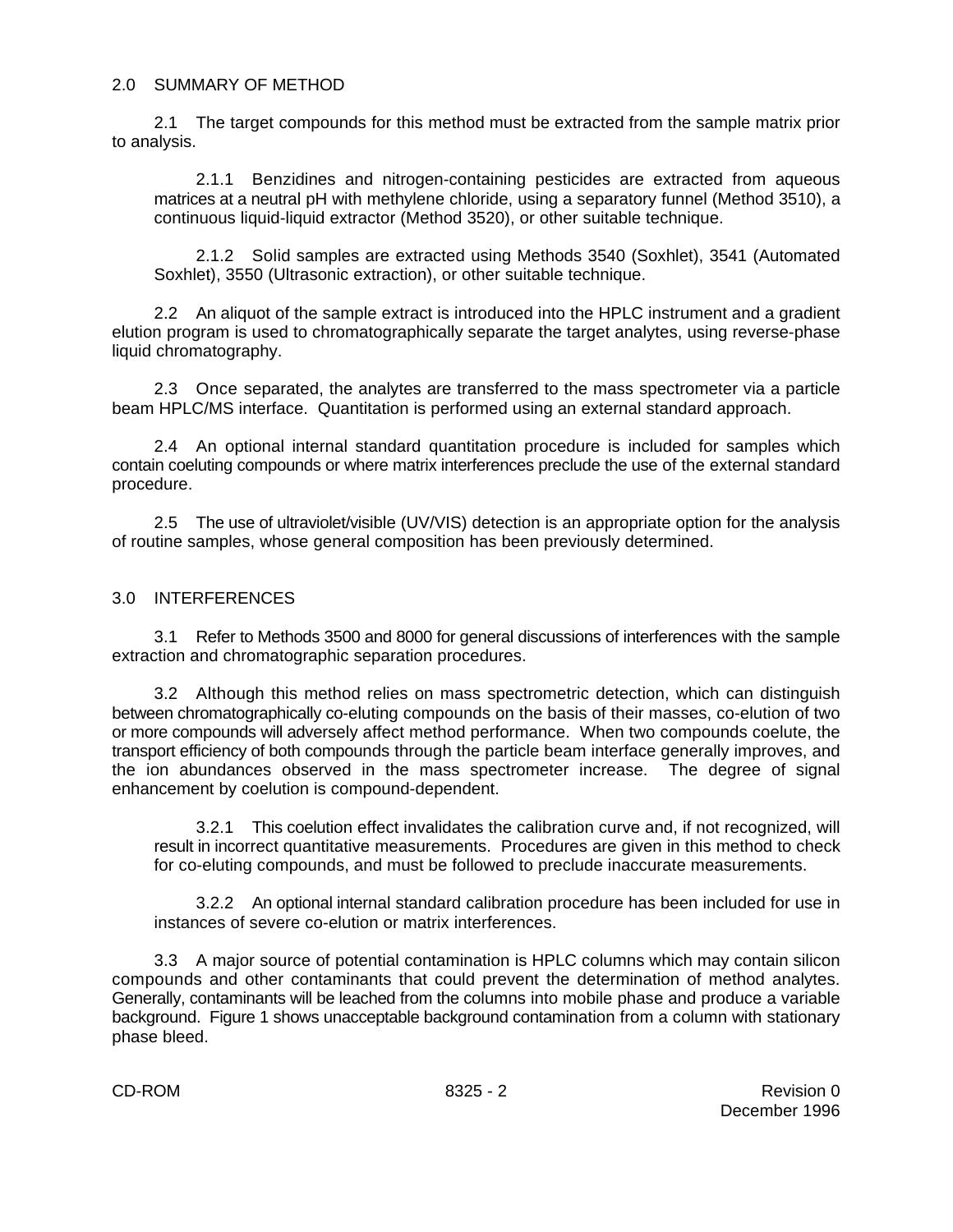3.4 Contamination may occur when a sample containing low analyte concentrations is analyzed immediately after a sample containing relatively high analyte concentrations. After analysis of a sample containing high analyte concentrations, one or more method blanks should be analyzed. Normally, with HPLC, this is not a problem unless the sample concentrations are at the percent level.

# 4.0 APPARATUS AND MATERIALS

4.1 High performance liquid chromatograph (HPLC) - An analytical system with programmable solvent delivery system and all necessary accessories including 5 µL injection loop, analytical columns, purging gases, etc. The solvent delivery system must be capable, at a minimum, of handling a binary solvent system, and must be able to accurately deliver flow rates between 0.20 - 0.40 mL/min. Pulse dampening is recommended, but not required. The chromatographic system must be able to be interfaced with a mass spectrometer (MS). An autoinjector is recommended and should be capable of accurately delivering 1 - 10 µL injections without affecting the chromatography.

4.1.1 HPLC Columns - An analytical column is needed, and a guard column is highly recommended.

4.1.1.1 Analytical Column - Reverse phase column,  $C_{18}$  chemically bonded to 4-10 µm silica particles, 150 - 200 mm x 2 mm, (Waters C-18 Novapak or equivalent). Residual acidic sites should be blocked (endcapped) with methyl or other non-polar groups and the stationary phase must be bonded to the solid support to minimize column bleed. Select a column that exhibits minimal bleeding. New columns must be conditioned overnight before use by pumping a 75 - 100% v/v acetonitrile:water solution through the column at a rate of about 0.05 mL/min. Other packings and column sizes may be used if appropriate performance can be achieved.

4.1.1.2 Guard Column - Packing similar to that used in analytical column.

4.1.2 HPLC/MS interface - The particle beam HPLC/MS interface must reduce the ion source pressure to a level compatible with the generation of classical electron ionization (EI) mass spectra, i.e., about 1 x 10<sup>-4</sup> - 1 x 10<sup>-6</sup> Torr, while delivering sufficient quantities of analytes to the conventional EI source to meet sensitivity, accuracy, and precision requirements. The concentrations of background components with masses greater than 62 Daltons should be reduced to levels that do not produce ions greater than a relative abundance of 10% in the mass spectra of the analytes.

4.2 Mass spectrometer system - The mass spectrometer must be capable of electron ionization at a nominal electron energy of 70 eV. The spectrometer should be capable of scanning from 45 to 500 amu in 1.5 seconds or less (including scan overhead). The spectrometer should produce a mass spectrum that meets the criteria in Table 1 when 500 ng or less of DFTPPO are introduced into the HPLC.

4.3 Data system - A computer system must be interfaced to the mass spectrometer, and must be capable of the continuous acquisition and storage on machine-readable media of all mass spectra obtained throughout the duration of the chromatographic program. The computer software must be capable of searching any HPLC/MS data file for ions of a specified mass and plotting such abundance data versus time or scan number.

4.4 Volumetric flasks - Class A, in various sizes, for preparation of standards.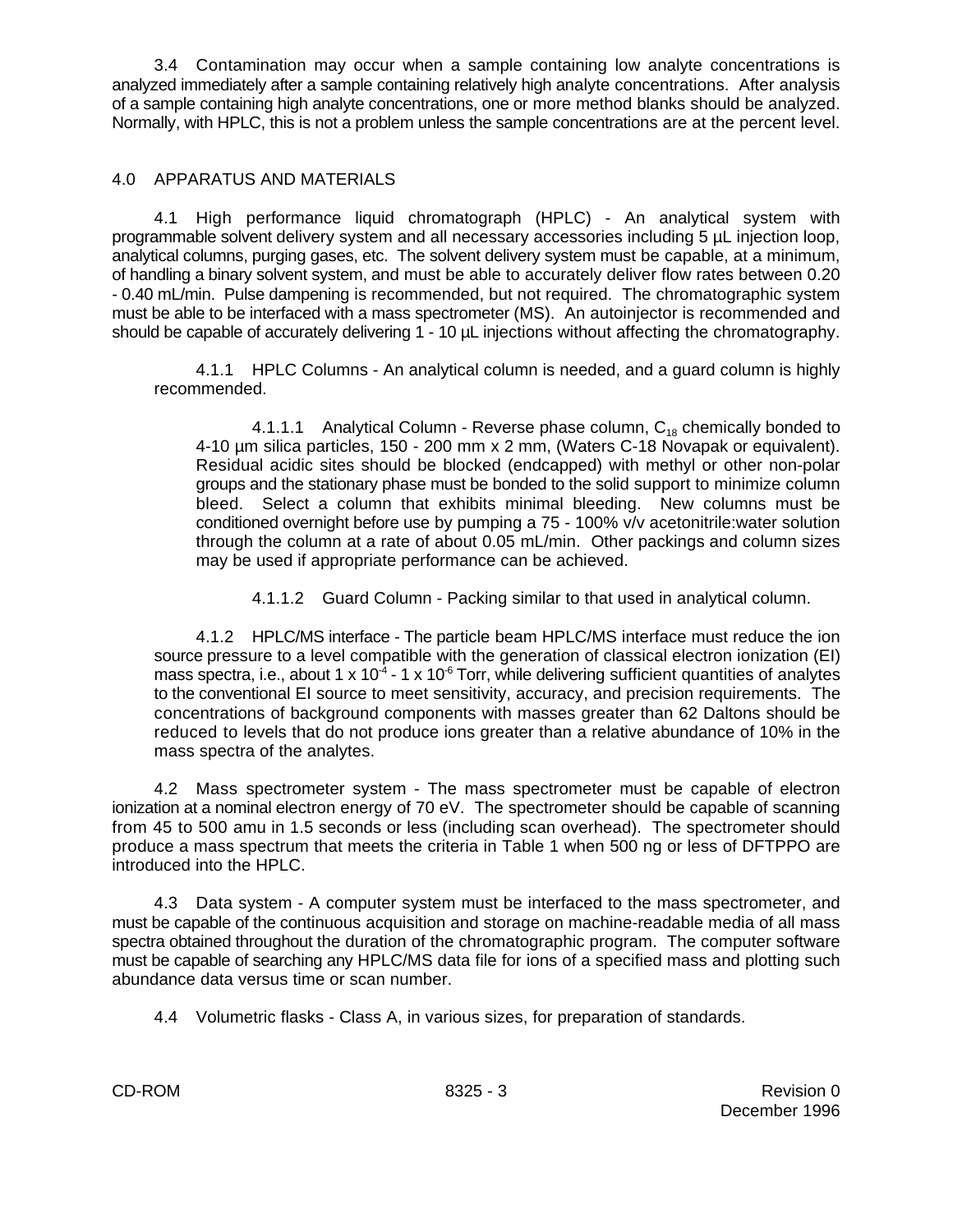4.5 Vials - 10-mL amber glass vials with polytetrafluororethylene (PTFE)-lined screw caps or crimp tops.

4.6 Analytical balance - capable of weighing 0.0001 g.

4.7 Extract filtration apparatus

4.7.1 Syringe - 10-mL, with Luer-Lok fitting.

4.7.2 Syringe filter assembly, disposable - 0.45 µm pore size PTFE filter in filter assembly with Luer-Lok fitting (Gelman Acrodisc, or equivalent).

# 5.0 REAGENTS

5.1 Reagent grade chemicals shall be used in all tests. Unless otherwise indicated, it is intended that all reagents shall conform to the specifications of the Committee on Analytical Reagents of the American Chemical Society, where such specifications are available. Other grades may be used, provided it is first ascertained that the reagent is of sufficiently high purity to permit its use without lessening the accuracy of the determination.

5.2 Organic-free reagent water - All references to water in this method refer to organic-free reagent water, as defined in Chapter One.

5.3 Solvents - All solvents must be HPLC-grade or equivalent.

5.3.1 Acetonitrile, CH<sub>3</sub>CN

5.3.2 Methanol, CH<sub>3</sub>OH

5.3.3 Ammonium acetate,  $NH_4$ OOCCH<sub>3</sub>, (0.01M in water).

5.4 Mobile phase - Two mobile phase solutions are needed, and are designated Solvent A and Solvent B. Degas both solvents in an ultrasonic bath under reduced pressure and maintain by purging with a low flow of helium.

5.4.1 Solvent A is a water:acetonitrile solution (75/25, v/v) containing ammonium acetate at a concentration of 0.01M.

5.4.2 Solvent B is 100 % acetonitrile.

5.5 Stock standard solutions - Stock solutions may be prepared from pure standard materials or purchased as certified solutions. Commercially-prepared stock standards may be used at any concentration if they are certified by the manufacturer.

5.5.1 Prepare stock standard solutions by accurately weighing 0.0100 g of pure material in a volumetric flask. Dilute to known volume in a volumetric flask. If compound purity is certified at 96% or greater, the weight may be used without correction to calculate the concentration of the stock standard. Commercially-prepared stock standards may be used at any concentration if they are certified by the manufacturer or by an independent source.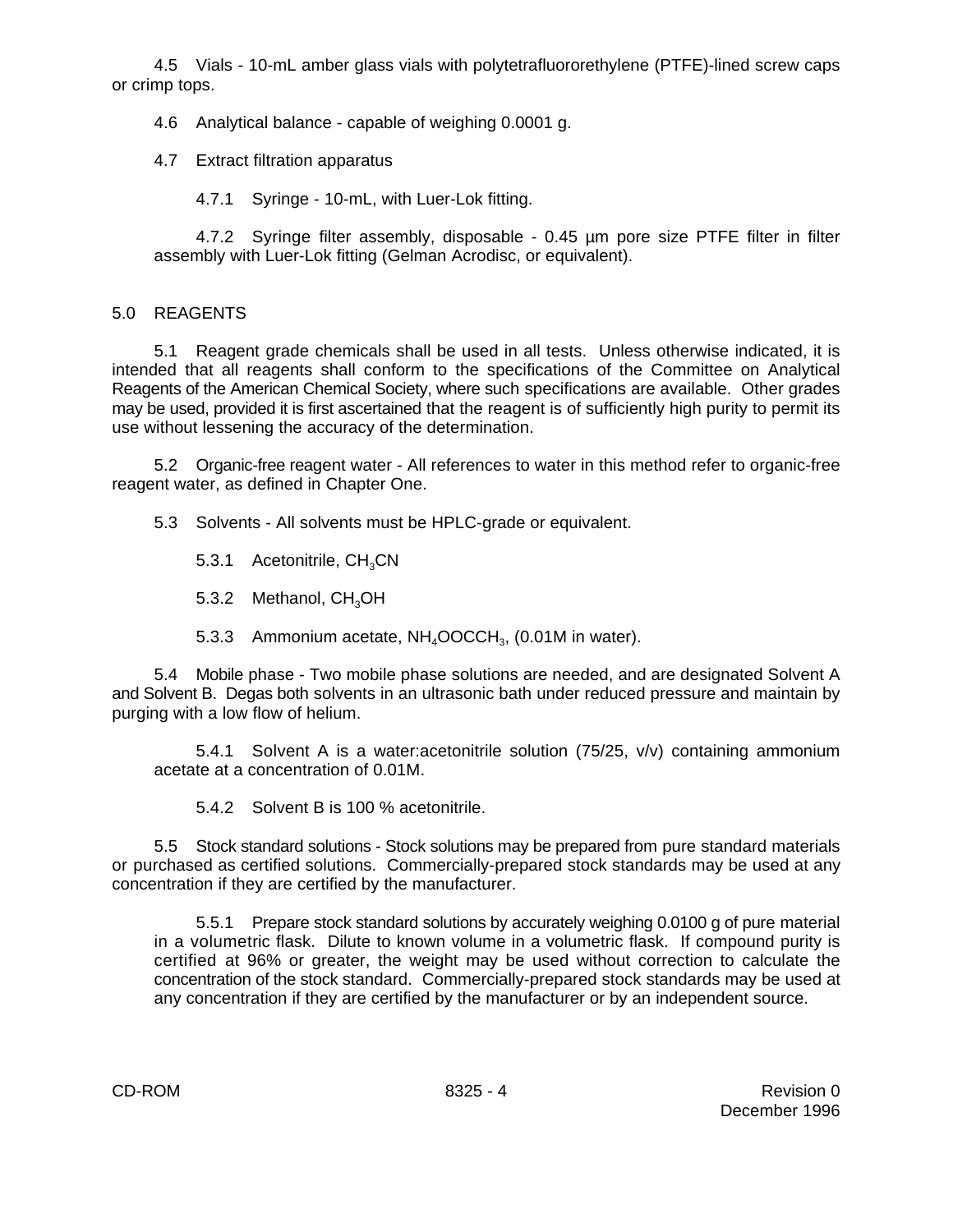5.5.1.1 Dissolve benzidines and nitrogen-containing pesticides in methanol, acetonitrile, or organic-free reagent water.

5.5.1.2 Certain analytes, such as 3,3'-dimethoxybenzidine, may require dilution in 50% (v/v) acetonitrile:water or methanol:water solution.

5.5.1.3 Benzidines may be used for calibration purposes in the free base or acid chlorides forms. However, the concentration of the standard should be calculated as the free base.

5.5.2 Transfer the stock standard solutions into amber bottles with PTFE-lined screw-caps or crimp tops. Store at -10 $\degree$ C or less and protect from light. Stock standard solutions should be checked frequently for signs of degradation or evaporation, especially just prior to preparing calibration standards from them.

5.6 Surrogate spiking solution - The recommended surrogates are benzidine- $D_{8}$ , caffeine-<sup>15</sup>N<sub>2</sub>, 3,3'-dichlorobenzidine-D<sub>6</sub>, and bis(perfluorophenyl)-phenylphosphine oxide. Prepare a solution of the surrogates in methanol or acetonitrile at a concentration of 5 mg/mL of each. Other surrogates may be included in this solution as needed. (A 10-µL aliquot of this solution added to 1 L of water gives a concentration of 50 µg/L of each surrogate). Store the surrogate spiking solution in an amber vial in a freezer at  $-10^{\circ}$ C or less.

5.7 MS performance check solution - Prepare a 100 ng/µL solution of DFTPPO in acetonitrile. Store this solution in an amber vial in a freezer at -10 $^{\circ}$ C or less.

5.8 Calibration solutions

This method describes two types of calibration procedures that may be applied to the target compounds: external standard calibration, and internal standard calibration. Each procedure requires separate calibration standards. In addition, the performance characteristics of the HPLC/PB/MS system indicate that it may be necessary to employ a second order regression for calibration purposes, unless a very narrow calibration range is chosen. See Method 8000 for additional information on non-linear calibration techniques.

5.8.1 For external standard calibration, prepare calibration standards for all target compounds and surrogates in acetonitrile. DFTPPO may be added to one or more calibration solutions to verify MS tune (see Sec. 7.3). Store these solutions in amber vials at -10 $^{\circ}$ C or less. Check these solutions at least quarterly for signs of deterioration.

5.8.2 Internal standard calibration requires the use of suitable internal standards (see Method 8000). Ideally, stable, isotopically-labeled, analogs of the target compounds should be used. These labeled compounds are included in the calibration standards and must also be added to each sample extract immediately prior to analysis. Prepare the calibration standards in a fashion similar to that for external standard calibration, but include each internal standard in each of the calibration standards.

The concentration of the internal standards should be 50 - 100 times the lowest concentration of the unlabeled target compounds. In addition, the concentration of the internal standards does not vary with the concentrations of the target compounds, but is held constant. Store these solutions in amber vials at  $-10^{\circ}$ C or less. Check these solutions at least quarterly for signs of deterioration.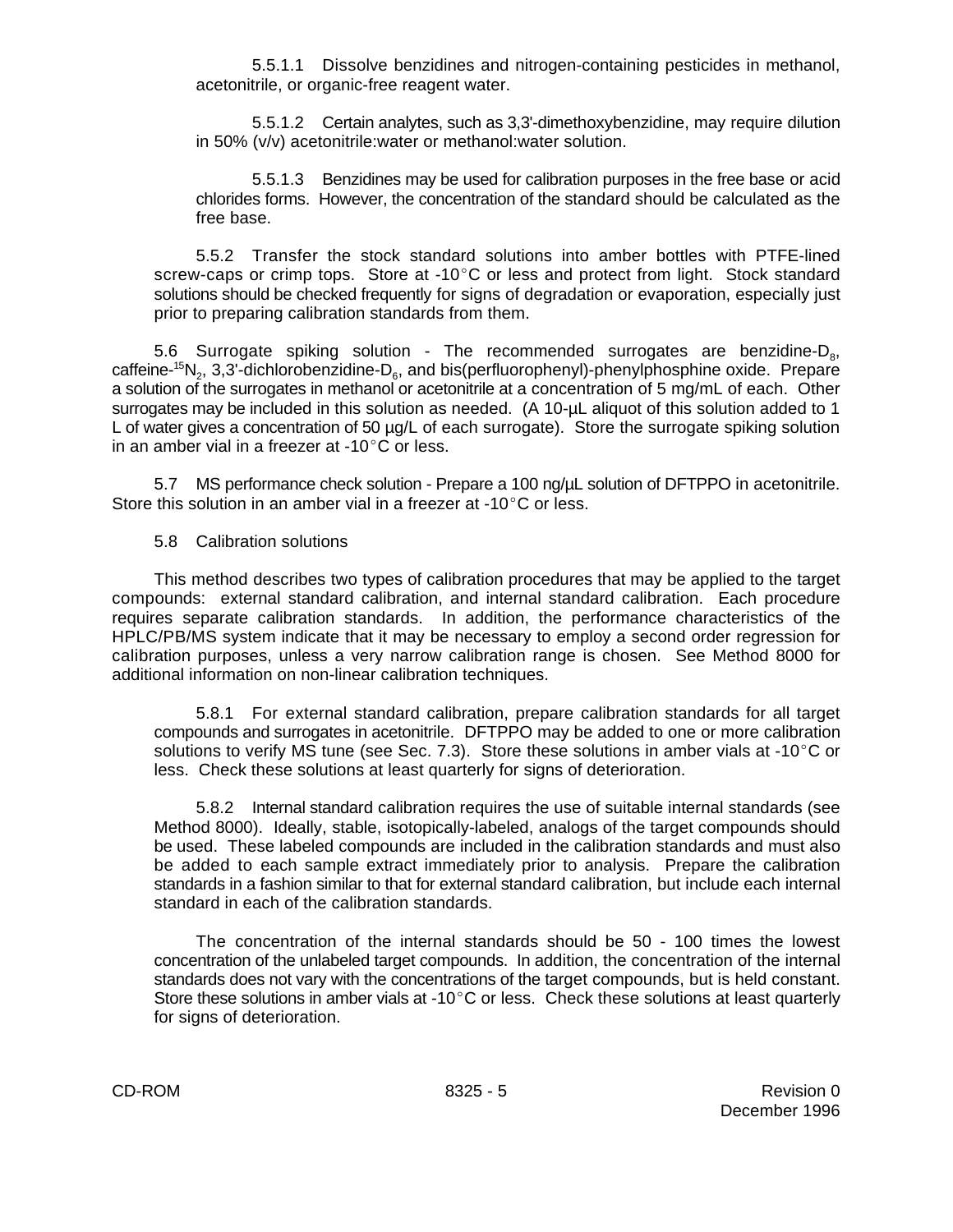5.9 Internal standard spiking solution - This solution is required when internal standard quantitation is used. Prepare a solution containing each of the internal standards that will be used for quantitation of target compounds (see Sec. 5.8.2) in methanol. The concentration of this solution must be such that a 1-µL volume of the spiking solution added to a 1-mL final extract will result in a concentration of each internal standard that is equal to the concentration of the internal standard in the calibration standards in Sec. 5.8.2. Store this solution in an amber vial at -10 $^{\circ}$ C or less. Check this solution at least quarterly for signs of deterioration. This solution is not necessary if only external standard calibration will be used.

5.10 Sodium chloride, NaCl - granular, used during sample extraction.

# 6.0 SAMPLE COLLECTION, PRESERVATION, AND HANDLING

6.1 See the introductory material to this chapter, Organic Analytes, Sec. 4.1.

6.2 Samples should be extracted within 7 days and analyzed within 30 days of extraction. Extracts should be stored in amber vials at  $-10^{\circ}$ C or less.

# 7.0 PROCEDURE

7.1 Samples may be extracted by Method 3510 (separatory funnel), Method 3520 (continuous extractor), Method 3535 (solid-phrase extraction), or other appropriate technique. Prior to extraction, add a 10-µL aliquot of the surrogate spiking solution and 100 g of sodium chloride to the sample, and adjust the pH of the sample to 7.0. Samples of other matrices should be extracted by an appropriate sample preparation technique. The concentration of surrogates in the sample should be 20-50 times the method detection limit. Concentrate the extract to 1 mL, and exchange the solvent to methanol, following the procedures in the extraction method.

7.2 Establish chromatographic, particle beam interface, and mass spectrometer conditions, using the following conditions as guidance.

| Mobile phase purge:<br>Mobile phase flow rate:<br>Gradient elution: | Helium at 30 mL/min, continuous<br>0.25 - 0.3 mL/min through the column<br>Hold for 1 min at 25% acetonitrile (Solvent A), then<br>program linearly to about 70% acetonitrile (60%<br>Solvent B) in 29 min. Start data acquisition<br>immediately. |
|---------------------------------------------------------------------|----------------------------------------------------------------------------------------------------------------------------------------------------------------------------------------------------------------------------------------------------|
| Desolvation chamber temperature:                                    | $45 - 80^{\circ}$ C                                                                                                                                                                                                                                |
| Ion source temperature:                                             | 250 - 290 °C                                                                                                                                                                                                                                       |
| Electron energy:                                                    | 70 eV                                                                                                                                                                                                                                              |
| Scan range:                                                         | 62 to 465 amu, at $\leq$ 1.5 sec/scan                                                                                                                                                                                                              |

NOTE: Post-column addition is an option that improves system precision and, thereby, may improve sensitivity. Post-column flow rates depend on the requirements of the interface and may range from 0.1 to 0.7 mL/min of acetonitrile. Maintain a minimum of 30% acetonitrile in the interface.

Analyte-specific chromatographic conditions are also shown in Table 2. (The particle beam interface conditions will depend on the type of nebulizer).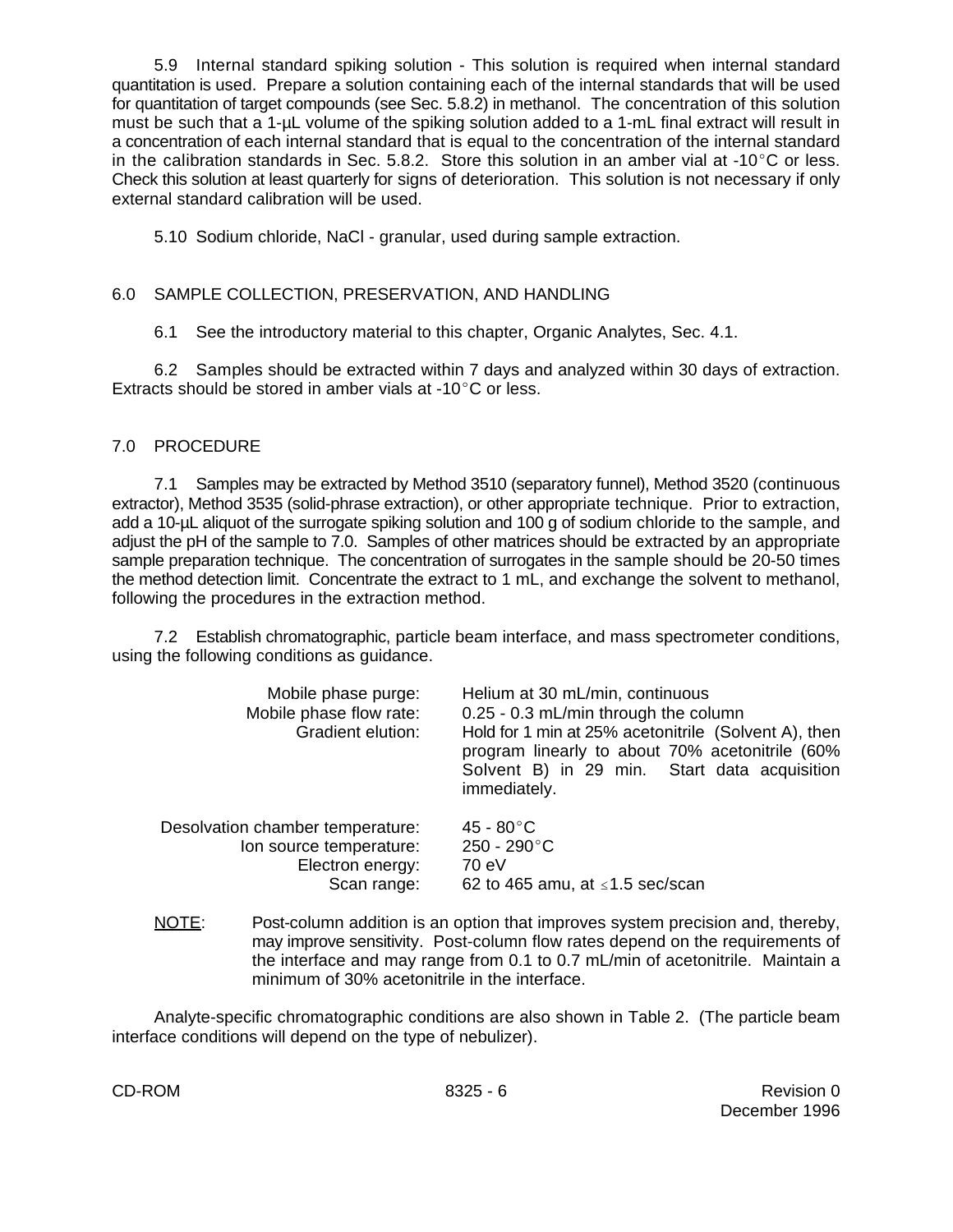7.2.1 The analyst should follow the manufacturer's recommended conditions for their interface's optimum performance. The interface is usually optimized during initial installation by flow injection with caffeine or benzidine, and should utilize a mobile phase of acetonitrile/water (50/50, v/v). Major maintenance may require re-optimization.

7.2.2 Fine tune the interface by making a series of injections into the HPLC column of a medium concentration calibration standard and adjusting the operating conditions (Sec. 7.2) until optimum sensitivity and precision are obtained for the maximum number of target compounds.

# 7.3 Initial calibration

7.3.1 Once the operating conditions have been established, calibrate the MS mass and abundance scales using DFTPPO to meet the recommended criteria in Table 1.

7.3.2 Inject a medium concentration standard containing DFTPPO, or separately inject into the HPLC a 5-µL aliquot of the 100 ng/ $\mu$ L DFTPPO solution and acquire a mass spectrum. Use HPLC conditions that produce a narrow (at least ten scans per peak) symmetrical peak. If the spectrum does not meet the criteria (Table 1), the MS ion source must be retuned and adjusted to meet all criteria before proceeding with calibration. An average spectrum across the HPLC peak may be used to evaluate the performance of the system.

Manual (not automated) ion source tuning procedures specified by the manufacturer should be employed during tuning. Mass calibration should be accomplished while an acetonitrile/water (50/50, v/v) mixture is pumped through the HPLC column and the optimized particle beam interface. For optimum long-term stability and precision, interface and ion source parameters should be set near the center of a broad signal plateau rather than at the peak of a sharp maximum (sharp maxima exhibit short-term variations with particle beam interfaces and gradient elution conditions).

7.3.3 System performance criteria for the medium concentration standard - Evaluate the stored HPLC/MS data with the data system software and verify that the HPLC/PB/MS system meets the following performance criteria.

7.3.3.1 HPLC performance - 3,3'-dimethylbenzidine and 3,3'-dimethoxybenzidine should be separated by a valley whose height is less than 25% of the average peak height of these two compounds. If the valley between them exceeds 25%, modify the gradient. If this fails, the HPLC column requires maintenance. See Sec. 7.4.6.

7.3.3.2 Peak tailing - Examine a total ion chromatogram and examine the degree of peak tailing. Severe tailing indicates a major problem and system maintenance is required to correct the problem. See Sec. 7.4.6

7.3.3.3 MS sensitivity - The signal-to-noise ratio for any compound's spectrum should be at least 3:1.

7.3.3.4 Column bleed - Figure 1 shows an unacceptable chromatogram with column bleed. Figure 2 shows an acceptable ion chromatogram. Figure 3 is the mass spectrum of dimethyloctadecyl-silanol, a common stationary phase bleed product. If unacceptable column bleed is present, the column must be changed or conditioned to produce an acceptable background.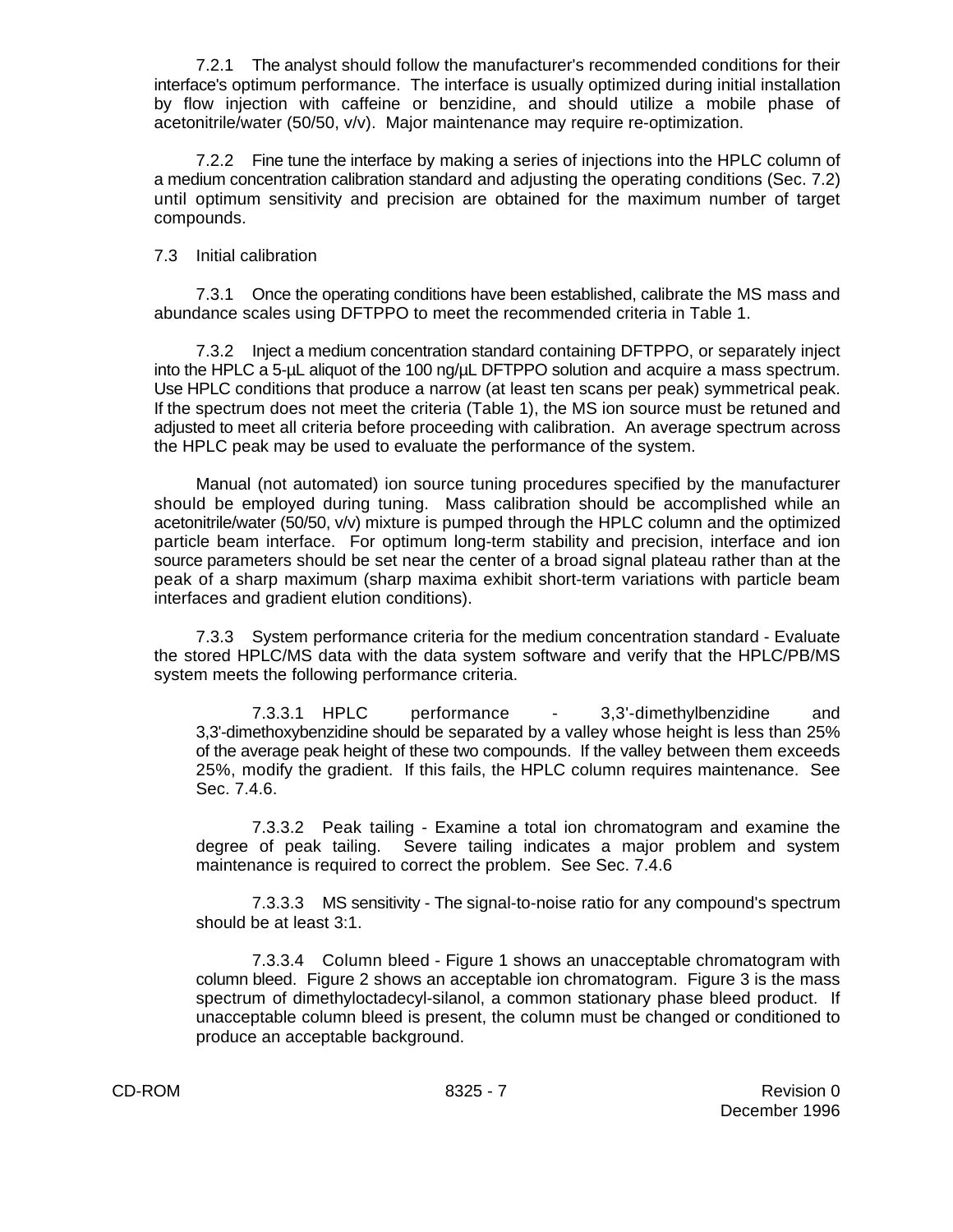7.3.3.5 Coeluting compounds - Compounds which coelute cannot be measured accurately because of carrier effects in the particle beam interface. Peaks must be examined carefully for coeluting substances and if coeluting compounds are present at greater than 10% of the concentration of the target compound, either conditions must be adjusted to resolve the components, or internal standard calibration must be used.

7.3.4 Once optimized, the same instrument operating conditions must be used for the analysis of all calibration standards, samples, blanks, etc.

7.3.5 Once all the performance criteria are met, inject a 5-µL aliquot of each of the other calibration standards using the same HPLC/MS conditions.

7.3.5.1 The general method of calibration is a second order regression of integrated ion abundances of the quantitation ions (Table 3) as a function of amount injected. For second order regression, a sufficient number of calibration points must be obtained to accurately determine the equation of the curve. (See Method 8000 for the appropriate number of standards to be employed for a non-linear calibration). Non-linear calibration models can be applied to either the external standard or the internal standard calibration approaches described here.

7.3.5.2 For some analytes the instrument response may be linear over a narrow concentration range. In these instances, an average calibration factor (external standard) or average response factor (internal standard) may be employed for sample quantitation (see Method 8000).

7.3.6 If a linear calibration model is used, calculate the mean calibration factor or response factor for each analyte, including the surrogates, as described in Method 8000. Calculate the standard deviation (SD) and the relative standard deviation (RSD) as well. The RSD of an analyte or surrogate must be less than or equal to 20%, if the linear model is to be applied. Otherwise, proceed as described in Method 8000.

7.4 Calibration verification

Prior to sample analysis, verify the MS tune and initial calibration at the beginning of each 8-hour analysis shift using the following procedure:

7.4.1 Inject a 5-µL aliquot of the DFTPPO solution or a mid-level calibration standard containing 500 ng of DFTPPO, and acquire a mass spectrum that includes data for m/z 62-465. If the spectrum does not meet the criteria in Table 1, the MS must be retuned to meet the criteria before proceeding with the continuing calibration check.

7.4.2 Inject a 5-µL aliquot of a medium concentration calibration solution and analyze with the same conditions used during the initial calibration.

7.4.3 Demonstrate acceptable performance for the criteria shown in Sec. 7.3.3.

7.4.4 Using the initial calibration (either linear or non-linear, external standard or internal standard), calculate the concentrations in the medium concentration calibration solution and compare the results to the known values in the calibration solution. If calculated concentrations deviate by more than 20% from known values, adjust the instrument and inject the standard again. If the calibration cannot be verified with the second injection, then a new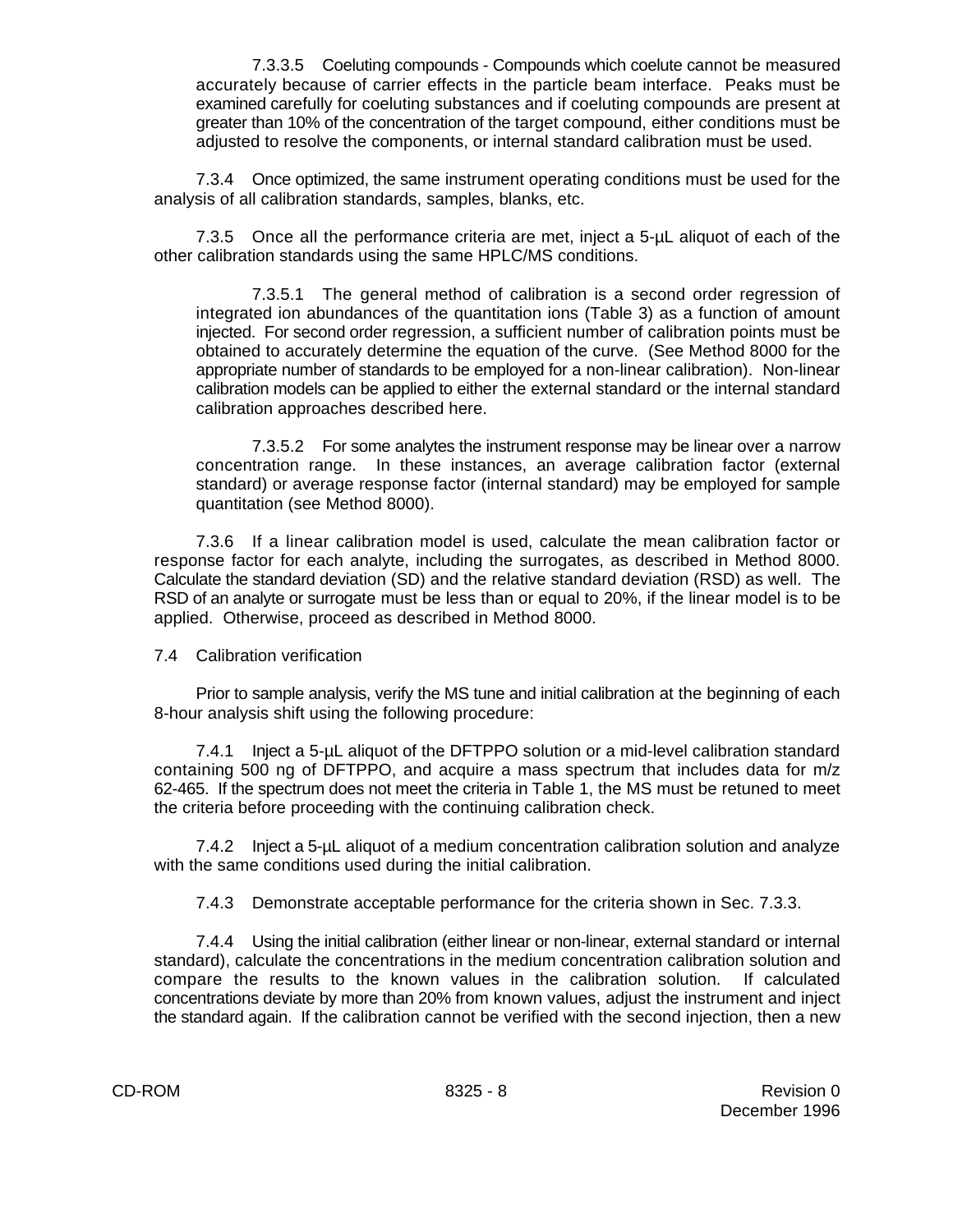initial calibration must be performed after taking corrective actions such as those described in Sec. 7.9.

7.5 Sample Analysis

7.5.1 The column should be conditioned overnight before each use by pumping a acetonitrile:water (70% v/v) solution through it at a rate of about 0.05 mL/min.

7.5.2 Filter the extract through a 0.45 µm filter. If internal standard calibration is employed, add 10 µL of the internal standard spiking solution to the 1-mL final extract immediately before injection.

7.5.3 Analyze a 5-µL aliquot of the extract, using the operating conditions established in Secs. 7.2 and 7.3.

7.6 Qualitative identification

The qualitative identification of compounds determined by this method is based on retention time and on comparison of the sample mass spectrum, after background correction, with characteristic ions in a reference mass spectrum. The reference mass spectrum must be generated by the laboratory using the conditions of this method. The characteristic ions from the reference mass spectrum are defined as the three ions of greatest relative intensity, or any ions over 30% relative intensity, if less than three such ions occur in the reference spectrum. Compounds are identified when the following criteria are met.

7.6.1 The intensities of the characteristic ions of a compound must maximize in the same scan or within one scan of each other. Selection of a peak by a data system target compound search routine where the search is based on the presence of a target chromatographic peak containing ions specific for the target compound at a compound-specific retention time will be accepted as meeting this criterion.

7.6.2 The retention time of the sample component is within  $\pm$  10% of the retention time of the standard.

7.6.3 The relative intensities of the characteristic ions agree within 20% of the relative intensities of these ions in the reference spectrum. (Example: For an ion with an abundance of 50% in the reference spectrum, the corresponding abundance in a sample spectrum can range between 30% and 70%.)

7.6.4 Structural isomers that produce very similar mass spectra should be identified as individual isomers if they have sufficiently different HPLC retention times. Sufficient GC resolution is achieved if the height of the valley between two isomer peaks is less than 25% of the sum of the two peak heights. Otherwise, structural isomers are identified as isomeric pairs.

7.6.5 Identification is hampered when sample components are not resolved chromatographically and produce mass spectra containing ions contributed by more than one analyte. When HPLC peaks obviously represent more than one sample component (i.e., a broadened peak with shoulder(s) or a valley between two or more maxima), appropriate selection of analyte spectra and background spectra is important.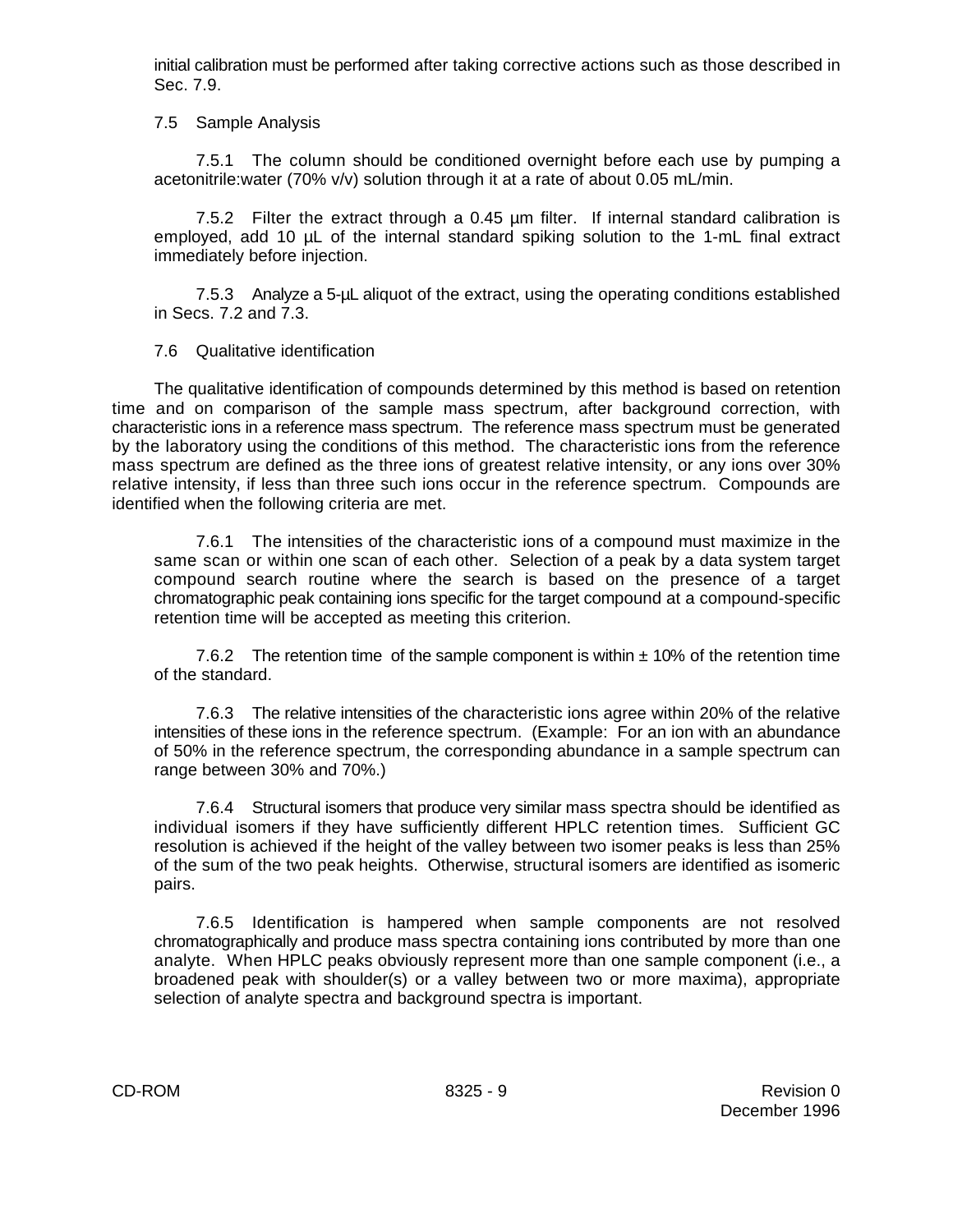7.6.6 Examination of extracted ion current profiles of appropriate ions can aid in the selection of spectra, and in qualitative identification of compounds. When analytes coelute (i.e., only one chromatographic peak is apparent), the identification criteria may be met, but each analyte spectrum will contain extraneous ions contributed by the coeluting compound.

## 7.7 Quantitative Analysis

7.7.1 Complete chromatographic resolution is necessary for accurate and precise measurements of analyte concentrations. Compounds which coelute cannot be measured accurately because of carrier effects in the particle beam interface. Peaks must be examined carefully for coeluting substances and if coeluting compounds are present at greater than 10% of the concentration of the target compound, either conditions must be adjusted to resolve the components, or the results for the target compound must be flagged as potentially positively biased.

7.7.2 Calculate the concentration of each analyte, using either the external standard or internal standard calibration. See Method 8000 for the specific equations to be employed for either the non-linear or linear calibration models.

7.7.3 If the response for any quantitation ion exceeds the initial calibration range of the HPLC/PB/MS system, the sample extract must be diluted and reanalyzed. When internal standard calibration is employed, additional internal standard must be added to the diluted extract to maintain the same concentration as in the calibration standards.

7.8 HPLC-UV/VIS Detection (optional)

7.8.1 Prepare calibration solutions as outlined in Sec. 5.8.

7.8.2 Inject 5 µL of each calibration solution onto the HPLC, using the chromatographic conditions outlined in Secs. 7.2.1 and 7.2.2. Integrate the area under the full chromatographic peak at the optimum wavelength (or at 230 nm if that option is not available) for each target compound at each concentration.

7.8.3 The retention time of the chromatographic peak is an important criterion for analyte identification. Therefore, the ratio of the retention time of the sample analyte to the standard analyte should be  $1.0 \pm 0.1$ .

7.8.4 Calculate calibration factors or response factors as described in Method 8000, for either external standard or internal standard calibration, and evaluate the calibration linearity as described in Method 8000.

7.8.5 Verify the calibration at the beginning of each 8-hour analytical shift, as described above.

7.8.6 Once the calibration has been verified, inject a 5-µL aliquot of the sample extract, start the HPLC gradient elution, load and inject the sample aliquot, and begin data acquisition. Refer to Method 8000 for guidance on calculation of concentration.

#### 7.9 Corrective Actions

When the initial calibration cannot be verified, one or more of the following corrective actions may be necessary.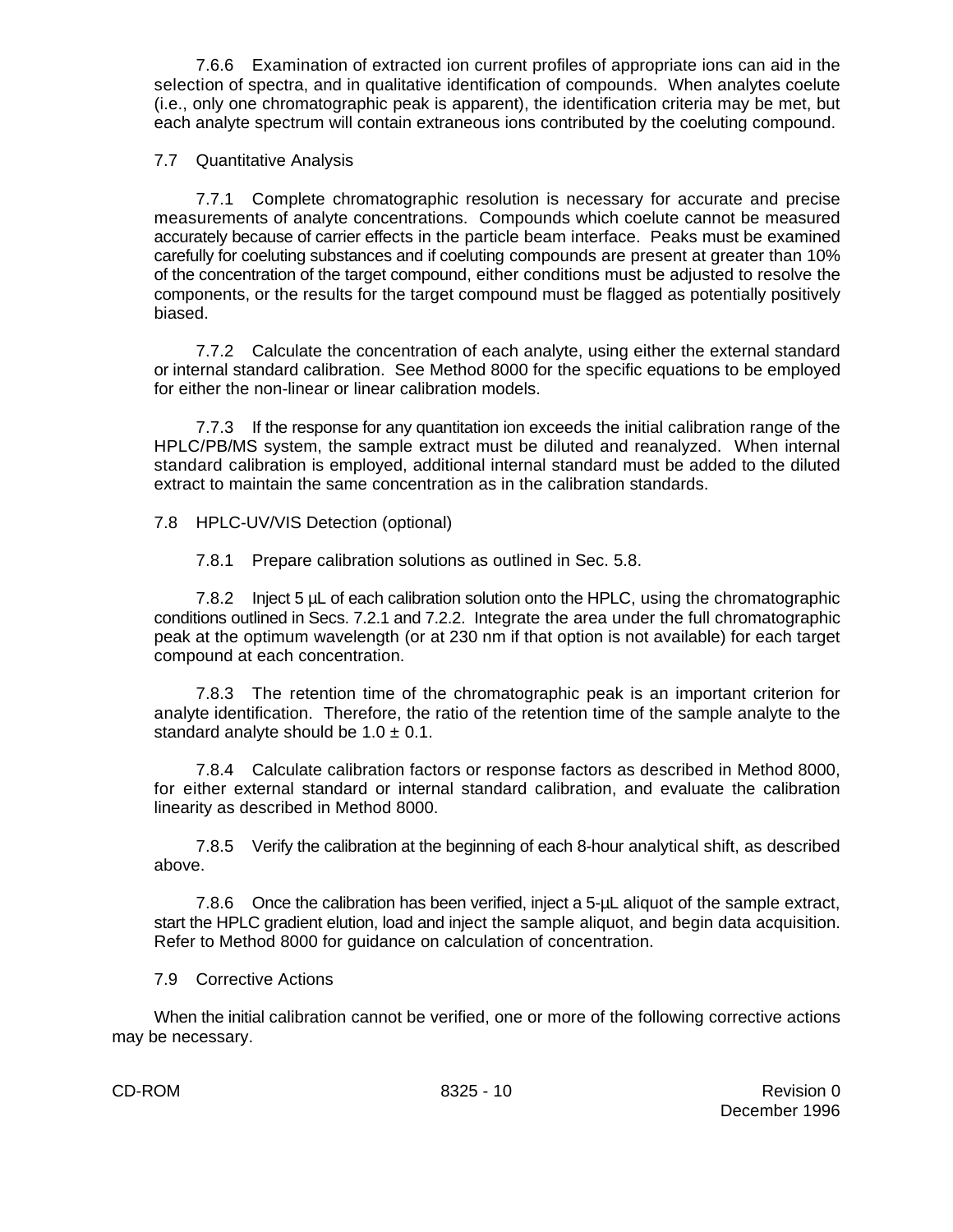7.9.1 Major maintenance such as cleaning an ion source, cleaning the entrance lens, quadrapole rods, etc., will require a new initial calibration.

7.9.2 Check and adjust HPLC and/or MS operating conditions; check the MS resolution, and calibrate the mass scale.

7.9.3 Replace the mobile phases with fresh solvents. Verify that the flow rate from the HPLC pump is constant.

7.9.4 Flush the HPLC column with acetonitrile.

7.9.5 Replace the HPLC column. This action will cause a change in retention times.

7.9.6 Prepare fresh calibration solutions, and repeat the initial calibration step.

7.9.7 Replace any components that leak.

7.9.8 Replace the MS electron multiplier, or any other faulty components.

7.9.9 Clean the interface to eliminate plugged components and/or replace skimmers according to the manufacturer's instructions.

7.9.10 If peak areas are determined by the instrument software, verify values by manual integration.

7.9.11 Increasing ion source temperature can reduce peak tailing, but excessive ion source temperature can affect the quality of the spectra for some compounds.

7.9.12 Air leaks into the interface may effect the quality of the spectra (e.g., DFTPPO), especially when the ion source is operated at temperatures in excess of  $280^{\circ}$ C.

# 8.0 QUALITY CONTROL

8.1 Refer to Chapter One and Method 8000 for specific quality control (QC) procedures. Quailty control procedures to ensure the proper operation of the various sample preparation techniques can be found in Method 3500. Each laboratory should maintain a formal quality assurance program. The laboratory should also maintain records to document the quality of the data generated.

8.2 Quality control procedures necessary to evaluate the HPLC system operation are found in Method 8000, Sec. 7.0 and includes evaluation of retention time windows, calibration verification and chromatographic analysis of samples. Necessary instrument QC is found in the following sections.

8.2.1 The HPLC/PB/MS system should be tuned to meet the DFTPPO criteria in Secs. 7.3.1 and 7.4.1.

8.2.2 There should be an initial calibration of the HPLC/PB/MS system as described in Sec. 7.3.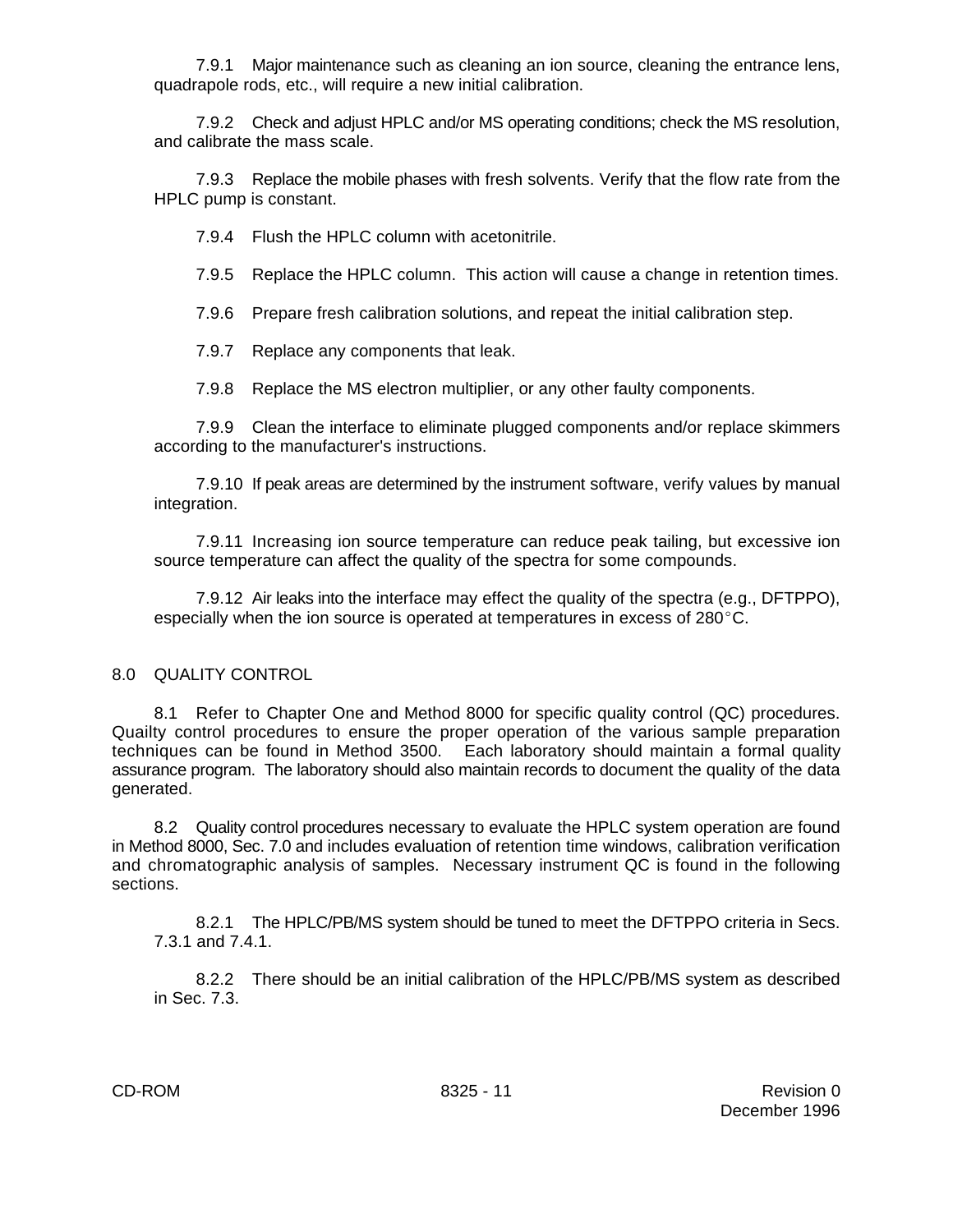8.2.3 The HPLC/PB/MS system should meet the system performance criteria in Sec. 7.3.3, each 8 hours.

8.3 Initial Demonstration of Proficiency - Each laboratory must demonstrate initial proficiency with each sample preparation and determinative method combination it utilizes, by generating data of acceptable accuracy and precision for target analytes in a clean matrix. The laboratory must also repeat the following operations whenever new staff are trained or significant changes in instrumentation are made. See Method 8000, Sec. 8.0 for information on how to accomplish this demonstration.

8.4 Sample Quality Control for Preparation and Analysis - The laboratory must also have procedures for documenting the effect of the matrix on method performance (precision, accuracy, and detection limit). At a minimum, this includes the analysis of QC samples including a method blank, a matrix spike, a duplicate, and a laboratory control sample (LCS) in each analytical batch and the addition of surrogates to each field sample and QC sample.

8.4.1 Documenting the effect of the matrix should include the analysis of at least one matrix spike and one duplicate unspiked sample or one matrix spike/matrix spike duplicate pair. The decision on whether to prepare and analyze duplicate samples or a matrix spike/matrix spike duplicate must be based on a knowledge of the samples in the sample batch. If samples are expected to contain target analytes, then laboratories may use one matrix spike and a duplicate analysis of an unspiked field sample. If samples are not expected to contain target analytes, laboratories should use a matrix spike and matrix spike duplicate pair.

8.4.2 A Laboratory Control Sample (LCS) should be included with each analytical batch. The LCS consists of an aliquot of a clean (control) matrix similar to the sample matrix and of the same weight or volume. The LCS is spiked with the same analytes at the same concentrations as the matrix spike. When the results of the matrix spike analysis indicate a potential problem due to the sample matrix itself, the LCS results are used to verify that the laboratory can perform the analysis in a clean matrix.

8.4.3 See Method 8000, Sec. 8.0 for the details on carrying out sample quality control procedures for preparation and analysis.

8.5 Surrogate recoveries - The laboratory must evaluate surrogate recovery data from individual samples versus the surrogate control limits developed by the laboratory. See Method 8000, Sec. 8.0 for information on evaluating surrogate data and developing and updating surrogate limits.

8.6 It is recommended that the laboratory adopt additional quality assurance practices for use with this method. The specific practices that are most productive depend upon the needs of the laboratory and the nature of the samples. Whenever possible, the laboratory should analyze standard reference materials and participate in relevant performance evaluation studies.

# 9.0 METHOD PERFORMANCE

9.1 Single laboratory accuracy and precision data for the benzidines and nitrogen-containing pesticides are presented in Tables 4 - 6. Five to seven 1-L aliquots of organic-free reagent water, containing approximately five times the MDL of each analyte, were analyzed with this procedure (Reference 1). The final extract volume was 0.5 mL for these determinations.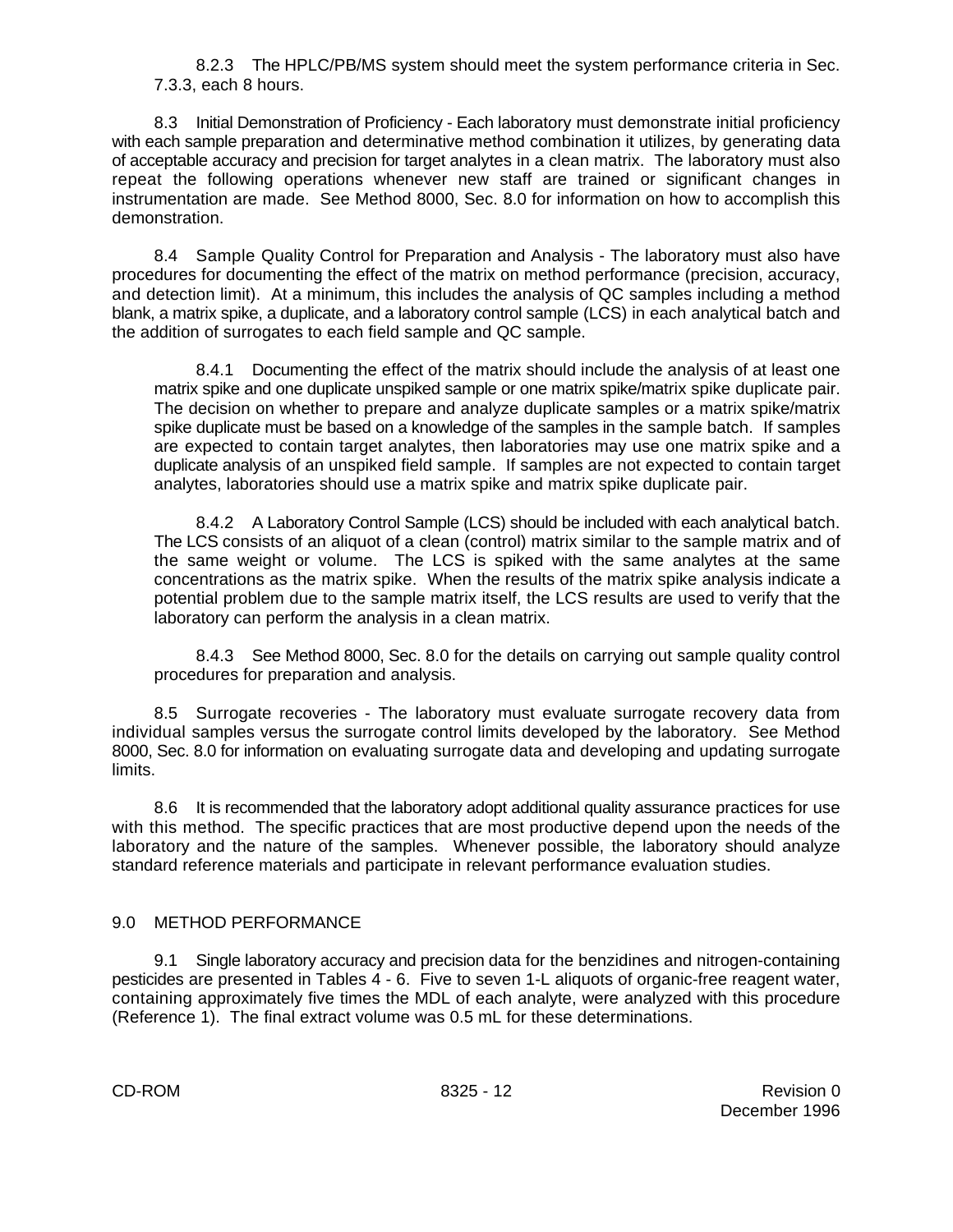9.1.1 Method detection limits (MDLs) are presented in Tables 4 - 6.

9.1.2 A multi-laboratory (12 laboratories) validation of the determinative step was done for four of the analytes (benzidine, 3,3'-dimethoxybenzidine, 3,3'-dimethylbenzidine, 3,3' dichlorobenzidine). Table 7 provides the results from this study for single laboratory precision, overall laboratory precision, and overall laboratory accuracy. The two concentration levels shown represent the two extremes of the concentration range studied.

# 10.0 REFERENCES

- 1. Bellar, T.A., Behymer, T.D., Ho, J.S., Budde, W.L., "Method 553: Determination of Benzidines and Nitrogen-Containing Pesticides in Water by Liquid-Liquid Extraction or Liquid-Solid Extraction and Reverse Phase High Performance Liquid Chromatography/Particle Beam/Mass Spectrometry", U.S. Environmental Protection Agency, EMSL-Cincinnati, Revision 1.1, August 1992.
- 2. Bellar, T.A., Behymer, T.D., Budde, W.L., "Investigation of Enhanced Ion Abundances from a Carrier Process in High-Performance Liquid Chromatography Particle Beam Mass Spectrometry", J. Am. Soc. Mass Spectrom., 1990, 1, 92-98.
- 3. Behymer, T.D., Bellar, T.A., and Budde, W.L., "Liquid Chromatography/Particle Beam/Mass Spectrometry of Polar Compounds of Environmental Interest", Anal. Chem., 1990, 62, 1686-1690.
- 4. Ho, J.S., Behymer, T.D., Budde, W.L., and Bellar, T.A., "Mass Transport and Calibration in Liquid Chromatography/ Particle Beam/ Mass Spectrometry", J. Am. Soc. Mass Spectrom., 1992, 3, 662-671.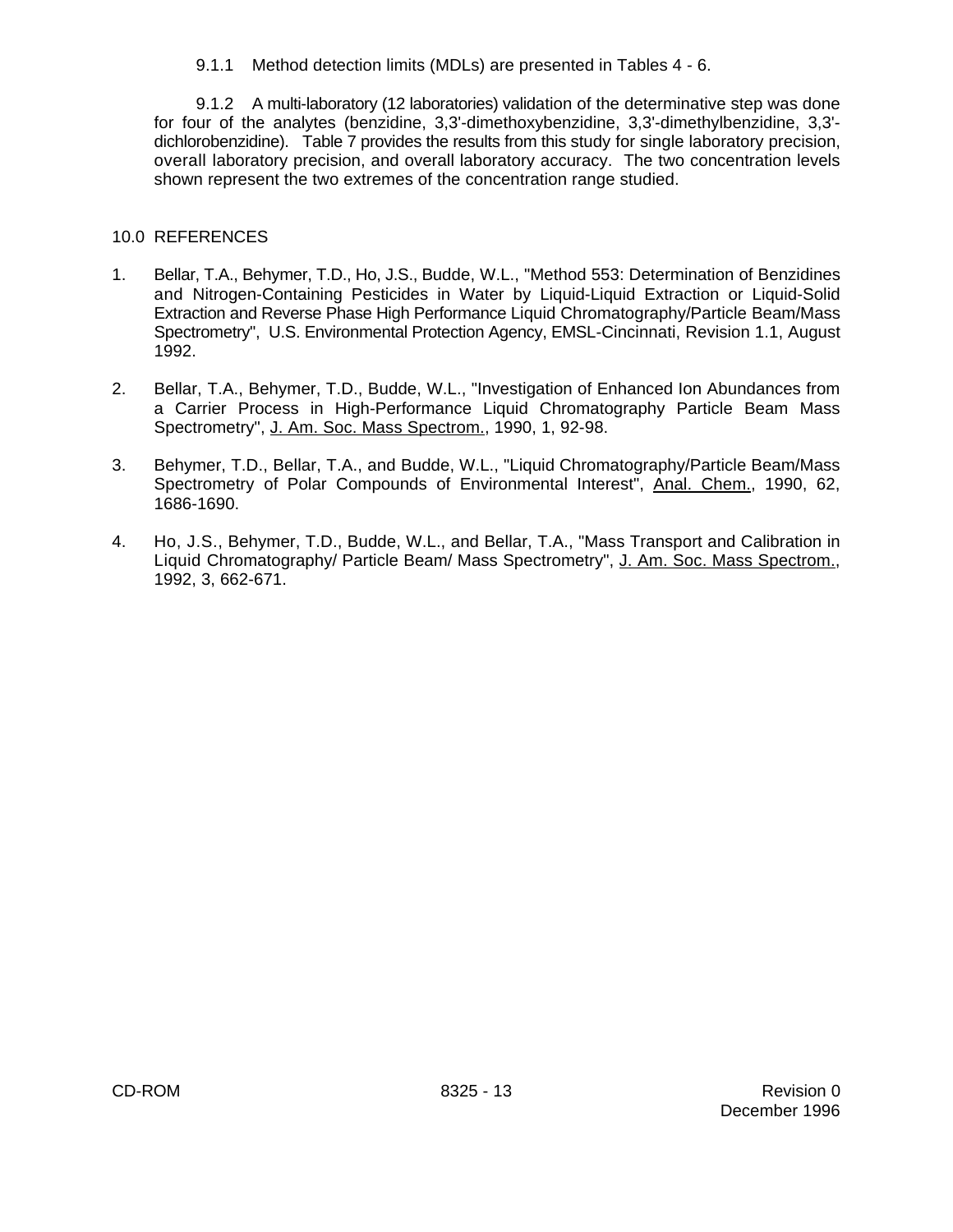#### ION ABUNDANCE CRITERIA FOR BIS(PERFLUOROPHENYL)PHENYLPHOSPHINE (DECAFLUOROTRIPHENYLPHOSPHINE OXIDE, DFTPPO)

| m/z<br>Relative Abundance |                      | Purpose of Specification <sup>1</sup>  |  |  |  |  |
|---------------------------|----------------------|----------------------------------------|--|--|--|--|
| 77                        | Present, major ion   | Low mass sensitivity                   |  |  |  |  |
| 168                       | Present, major ion   | Mid-mass sensitivity                   |  |  |  |  |
| 169                       | 4 - 10% of 168       | Mid-mass resolution and isotope ratio  |  |  |  |  |
| 271                       | Present, major ion   | Base peak                              |  |  |  |  |
| 365                       | 5 - 10% of base peak | Baseline threshold check               |  |  |  |  |
| 438                       | Present              | Important high mass fragment           |  |  |  |  |
| 458                       | Present              | Molecular ion                          |  |  |  |  |
| 459                       | 15 - 24% of mass 458 | High mass resolution and isotope ratio |  |  |  |  |

<sup>1</sup> The primary use of all the ions is to check the mass calibration of the mass spectrometer. The second use of these ions are the mass resolution checks, including the natural isotope abundance ratios. The correct setting of the baseline threshold is indicated by the presence of low intensity ions, and is the third use of this test. Finally, the ion abundance ranges may provide some standardization to fragmentation patterns of the target compounds.

# TABLE 2

# Initial Mobile **Initial** Gradient **Final Mobile** Phase (v/v %) Time (min) Time Time Phase (v/v %) 75/25 1 29 30/70  $(\text{water}^1/\text{CH}_3\text{CN})$  (water<sup>1</sup>/CH<sub>3</sub>CN)

## RECOMMENDED HPLC CHROMATOGRAPHIC CONDITIONS FOR BENZIDINES AND NITROGEN-CONTAINING PESTICIDES

 $1$  Water contains 0.01M ammonium acetate.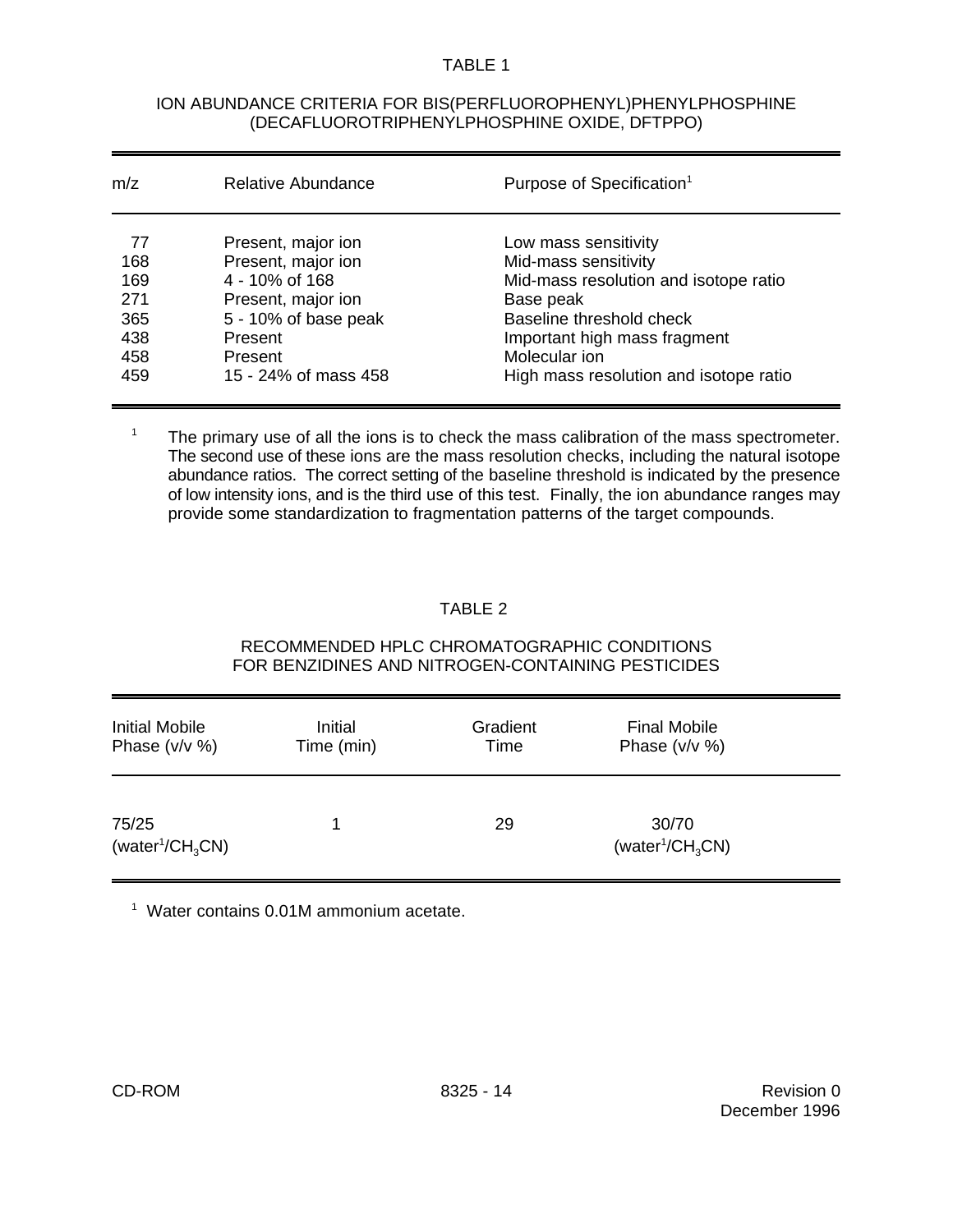| Compound                                                       | Retention<br>Time<br>System 1 <sup>a</sup> | Retention<br>Time<br>System $2^b$ | Quantitation<br>lon |  |  |
|----------------------------------------------------------------|--------------------------------------------|-----------------------------------|---------------------|--|--|
| <b>Benzidine</b>                                               | 4.3                                        | 4.9                               | 184                 |  |  |
| Benzoylprop ethyl                                              | 24.8                                       | 31.3                              | 105                 |  |  |
| Caffeine                                                       | 1.4                                        | 1.6                               | 194                 |  |  |
| Carbaryl                                                       | 10.1                                       | 14.7                              | 144                 |  |  |
| O-Chlorophenyl thiourea                                        | 2.7                                        | 3.0                               | 151                 |  |  |
| 3,3'-Dichlorobenzidine                                         | 16.6                                       | 22.7                              | 252                 |  |  |
| 3,3'-Dimethoxybenzidine                                        | 8.1                                        | 11.5                              | 244                 |  |  |
| 3,3'-Dimethylbenzidine                                         | 8.5                                        | 12.4<br>212                       |                     |  |  |
| Diuron                                                         | 11.0                                       | 16.1                              | 72                  |  |  |
| Ethylene thiourea                                              | 1.2                                        | 1.4                               | 102                 |  |  |
| Linuron                                                        | 16.0                                       | 21.9                              | 161                 |  |  |
| Rotenone                                                       | 21.1                                       | 27.4                              | 192                 |  |  |
| Siduron                                                        | 14.8                                       | 20.6                              | 93                  |  |  |
| Surrogates: <sup>c</sup>                                       |                                            |                                   |                     |  |  |
| Benzidine-d <sub>8</sub>                                       | 4.2                                        | 4.8                               | 192                 |  |  |
| Caffeine- ${}^{15}N_2$                                         | 1.3                                        | 1.6                               | 196                 |  |  |
| 3,3'-Dichlorobenzidine-d <sub>6</sub><br>Bis(perfluorophenyl)- | 16.5                                       | 22.6                              | 258                 |  |  |
| phenylphosphine oxide                                          | 22.0                                       | 28.9                              | 271                 |  |  |

# RETENTION TIME DATA AND QUANTITATION IONS FOR TARGET COMPOUNDS

<sup>a</sup> These retention times were obtained on a Hewlett-Packard 1090 liquid chromatograph with a Waters C18 Novapak 15 cm x 2 mm column using gradient conditions given in Table 1.

 These retention times were obtained on a Waters 600 MS liquid chromatograph with a b Waters C18 Novapak 15 cm x 2 mm column using gradient conditions given in Sec. 7.2.

<sup>c</sup> These compounds cannot be used as surrogates if their unlabeled analogs are present (see Sec. 3.2).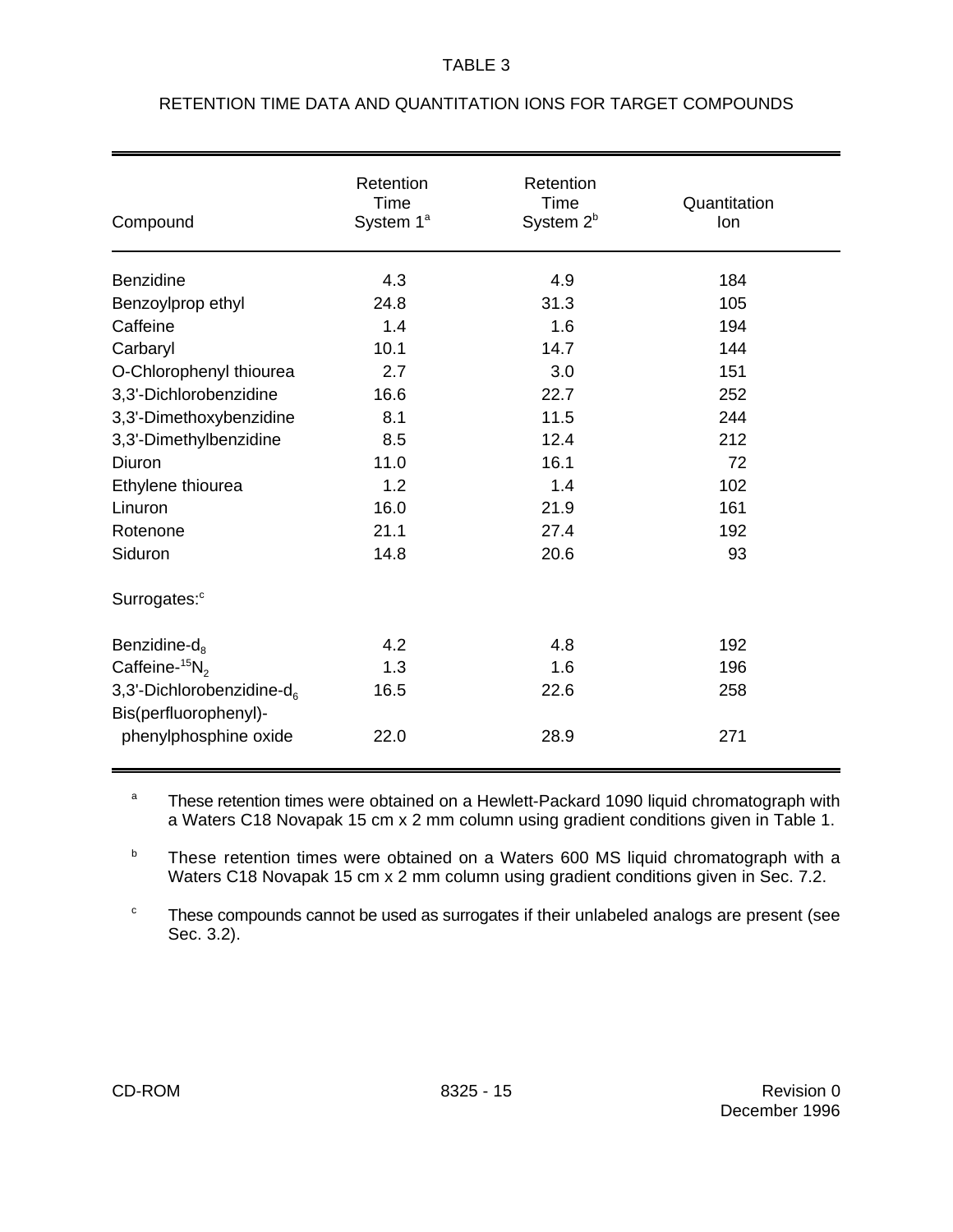### ACCURACY AND PRECISION DATA FROM SIX DETERMINATIONS OF THE TARGET COMPOUNDS IN ORGANIC-FREE REAGENT WATER USING LIQUID-LIQUID EXTRACTION

| Compound                | True<br>Conc.<br>$(\mu g/L)$ | Mean<br>Observed<br>Conc.<br>$(\mu g/L)$ | Std.<br>Dev.<br>$(\mu g/L)$ | <b>RSD</b><br>(% ) | Mean<br>Accuracy<br>(% of<br>True) | <b>MDL</b><br>$(\mu g/L)$ |
|-------------------------|------------------------------|------------------------------------------|-----------------------------|--------------------|------------------------------------|---------------------------|
| <b>Benzidine</b>        | 22.9                         | 20.5                                     | 0.8                         | 3.3                | 89.6                               | 2.5                       |
| Benzoylprop ethyl       | 32.5                         | 33.0                                     | 1.1                         | 3.3                | 101.6                              | 3.7                       |
| Caffeine                | 14.4                         | 10.5                                     | 0.9                         | 6.3                | 72.6                               | 3.1                       |
| Carbaryl                | 56.6                         | 52.2                                     | 2.9                         | 5.1                | 92.3                               | 9.8                       |
| o-Chlorophenyl thiourea | 32.6                         | 15.3                                     | 2.2                         | 6.8                | 47.0                               | $7.4^{\degree}$           |
| 3,3'-Dichlorobenzidine  | 24.8                         | 21.7                                     | 0.7                         | 2.9                | 89.6                               | 2.4                       |
| 3,3'-Dimethoxybenzidine | 31.6                         | 29.2                                     | 2.3                         | 7.3                | 92.3                               | 7.7                       |
| 3,3'-Dimethylbenzidine  | 31.7                         | 31.8                                     | 1.0                         | 3.1                | 100.4                              | 3.3                       |
| Diuron                  | 25.0                         | 26.2                                     | 1.3                         | 5.1                | 104.8                              | 4.4                       |
| Ethylene thiourea       | 32.0                         | 0.0                                      | 0.0                         | 0.0                | 0.0                                | $\star$                   |
| Linuron                 | 95.0                         | 89.5                                     | 3.9                         | 4.1                | 94.2                               | 13.1                      |
| Monuron                 | 31.2                         | 31.8                                     | 1.2                         | 3.8                | 101.9                              | 4.0                       |
| Rotenone                | 50.3                         | 44.9                                     | 9.4                         | 18.8               | 89.3                               | 31.6                      |
| Siduron                 | 27.9                         | 29.6                                     | 1.4                         | 5.2                | 106.3                              | 4.7                       |

\* Not recovered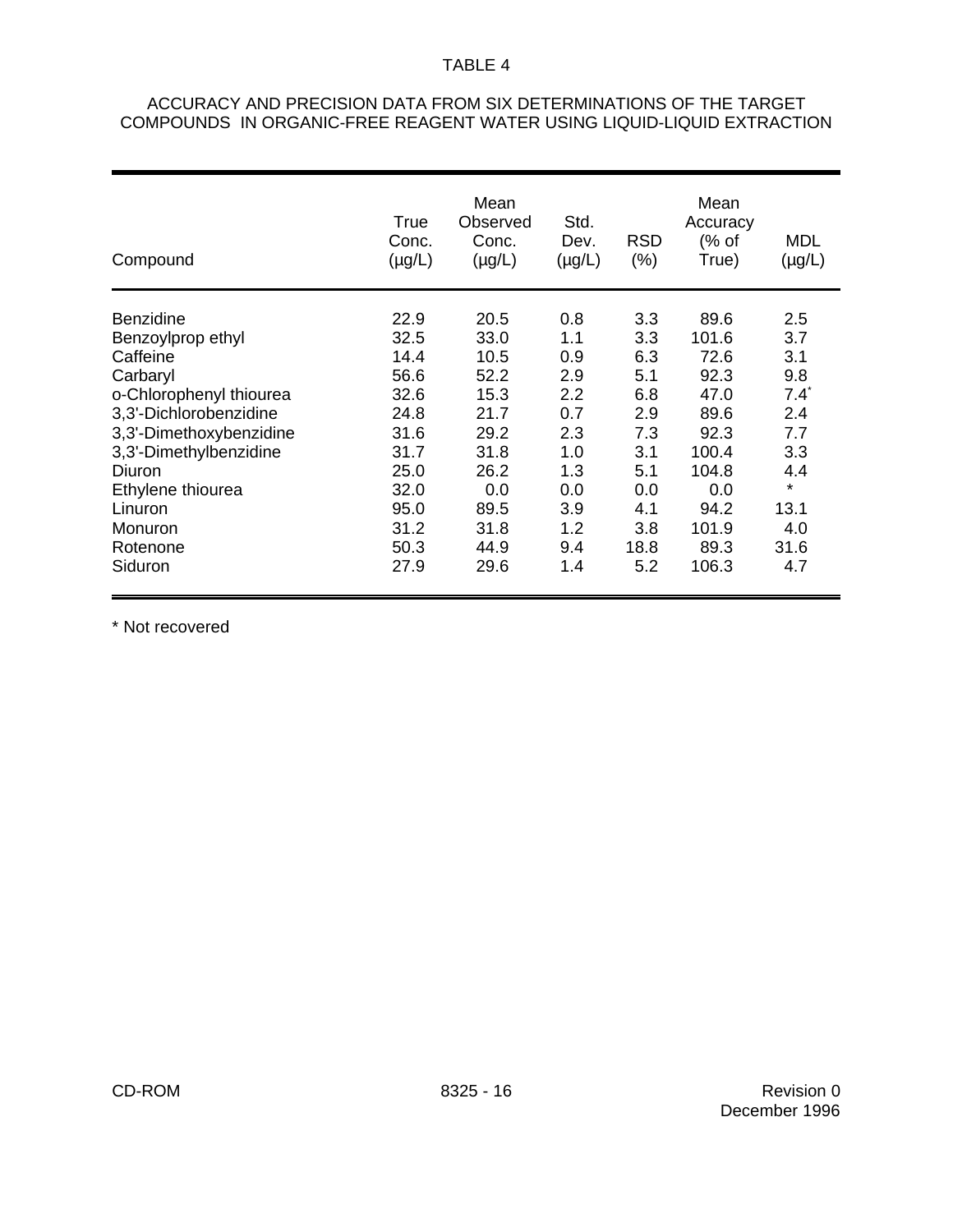## ACCURACY AND PRECISION DATA FROM SEVEN DETERMINATIONS OF THE TARGET COMPOUNDS IN ORGANIC-FREE REAGENT WATER USING SOLID-PHASE  $\mathsf{EXTRACTION}$  (C<sub>18</sub> CARTRIDGE)<sup>a</sup>

| Compound                | True<br>Conc.<br>$(\mu g/L)$ | Mean<br>Observed<br>Conc.<br>$(\mu g/L)$ | Std.<br>Dev.<br>$(\mu g/L)$ | <b>RSD</b><br>(% ) | Mean<br>Accuracy<br>(% of<br>True) | <b>MDL</b><br>$(\mu g/L)$ |
|-------------------------|------------------------------|------------------------------------------|-----------------------------|--------------------|------------------------------------|---------------------------|
| Benzidine               | 22.9                         | 12.2                                     | 1.7                         | 13.7               | 53.2                               | 5.3                       |
| Benzoylprop ethyl       | 32.5                         | 29.3                                     | 2.0                         | 6.9                | 90.2                               | 6.3                       |
| Caffeine                | 14.4                         | 6.4                                      | 1.4                         | 21.4               | 44.2                               | 4.4                       |
| Carbaryl                | 56.6                         | 53.9                                     | 1.8                         | 3.3                | 95.2                               | 5.7                       |
| o-Chlorophenyl thiourea | 32.6                         | 0.0                                      | 0.0                         | 0.0                | 0.0                                | $\star$                   |
| 3,3'-Dichlorobenzidine  | 5.0                          | 4.4                                      | 0.4                         | 10.0               | 89.6                               | 1.4                       |
| 3,3'-Dimethoxybenzidine | 31.6                         | 25.5                                     | 1.8                         | 7.1                | 80.8                               | 5.7                       |
| 3,3'-Dimethylbenzidine  | 31.7                         | 31.4                                     | 1.0                         | 3.1                | 99.0                               | 3.0                       |
| Diuron                  | 25.0                         | 24.4                                     | 1.4                         | 5.6                | 97.6                               | 4.4                       |
| Ethylene thiourea       | 32.0                         | 0.0                                      | 0.0                         | 0.0                | 0.0                                | $\star$                   |
| Linuron                 | 95.0                         | 88.9                                     | 4.8                         | 5.4                | 93.6                               | 15.1                      |
| Monuron                 | 31.2                         | 30.5                                     | 2.9                         | 9.6                | 97.8                               | 9.1                       |
| Rotenone                | 50.3                         | 45.0                                     | 2.4                         | 5.4                | 89.6                               | 7.5                       |
| Siduron                 | 27.9                         | 24.8                                     | 2.0                         | 7.9                | 88.9                               | 6.3                       |

 $^{\circ}$  Reagent water contained 0.01 M ammonium acetate.

\* Not recovered.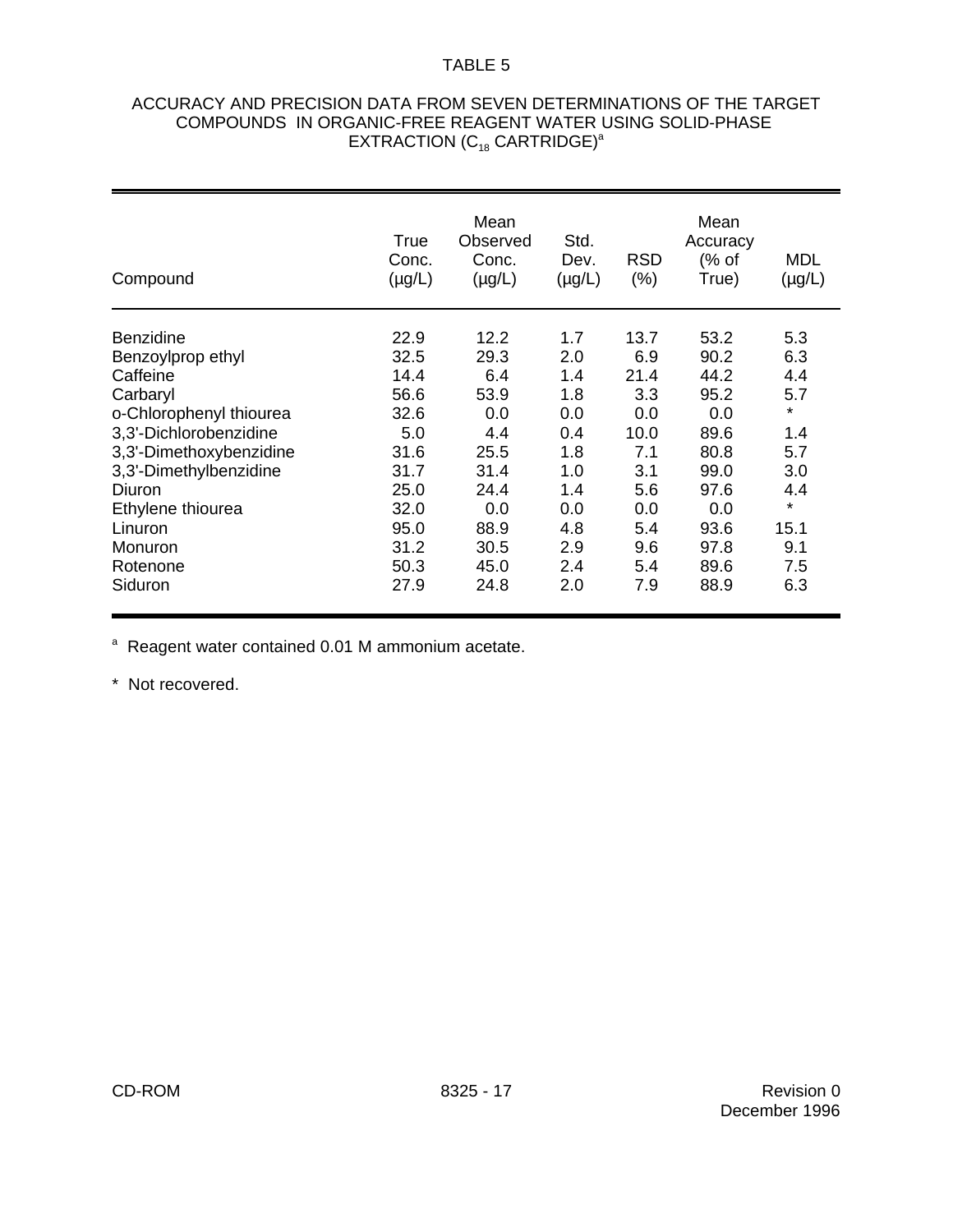#### ACCURACY AND PRECISION DATA FROM SIX DETERMINATIONS OF THE TARGET COMPOUNDS IN ORGANIC-FREE REAGENT WATER USING SOLID-PHASE EXTRACTION (NEUTRAL POLYSTYRENE/DIVINYLBENZENE POLYMER DISK)

| Compound                | True<br>Conc.<br>$(\mu g/L)$ | Mean<br>Observed<br>Conc.<br>$(\mu g/L)$ | Std.<br>Dev.<br>$(\mu g/L)$ | <b>RSD</b><br>$(\% )$ | Mean<br>Accuracy<br>(% of<br>True) | MDL<br>$(\mu g/L)$ |
|-------------------------|------------------------------|------------------------------------------|-----------------------------|-----------------------|------------------------------------|--------------------|
| <b>Benzidine</b>        | 22.9                         | 24.7                                     | 2.4                         | 9.8                   | 108.0                              | 8.1                |
| Benzoylprop ethyl       | 32.5                         | 31.1                                     | 3.0                         | 9.6                   | 95.8                               | 10.1               |
| Caffeine                | 14.4                         | 0.7                                      | 0.5                         | 72.5                  | 5.2                                | 1.8                |
| Carbaryl                | 56.6                         | 59.5                                     | 4.7                         | 7.9                   | 105.1                              | 15.8               |
| o-Chlorophenyl thiourea | 32.6                         | 0.0                                      | 0.0                         | 0.0                   | 0.0                                | $\star$            |
| 3,3'-Dichlorobenzidine  | 5.0                          | 5.0                                      | 0.5                         | 9.4                   | 101.7                              | 1.6                |
| 3,3'-Dimethoxybenzidine | 31.6                         | 32.8                                     | 2.2                         | 6.7                   | 103.8                              | 7.4                |
| 3,3'-Dimethylbenzidine  | 31.7                         | 31.5                                     | 2.1                         | 6.7                   | 99.4                               | 7.1                |
| Diuron                  | 25.0                         | 26.1                                     | 1.8                         | 7.0                   | 104.5                              | 6.1                |
| Ethylene thiourea       | 32.0                         | 0.0                                      | 0.0                         | 0.0                   | 0.0                                | $\star$            |
| Linuron                 | 95.0                         | 97.9                                     | 8.7                         | 9.0                   | 103.0                              | 29.3               |
| Monuron                 | 31.2                         | 34.4                                     | 2.5                         | 7.3                   | 110.4                              | 8.4                |
| Rotenone                | 50.3                         | 40.5                                     | 6.0                         | 14.8                  | 80.5                               | 20.2               |
| Siduron                 | 27.9                         | 26.8                                     | 1.0                         | 3.6                   | 96.1                               | 3.4                |

\* Not recovered.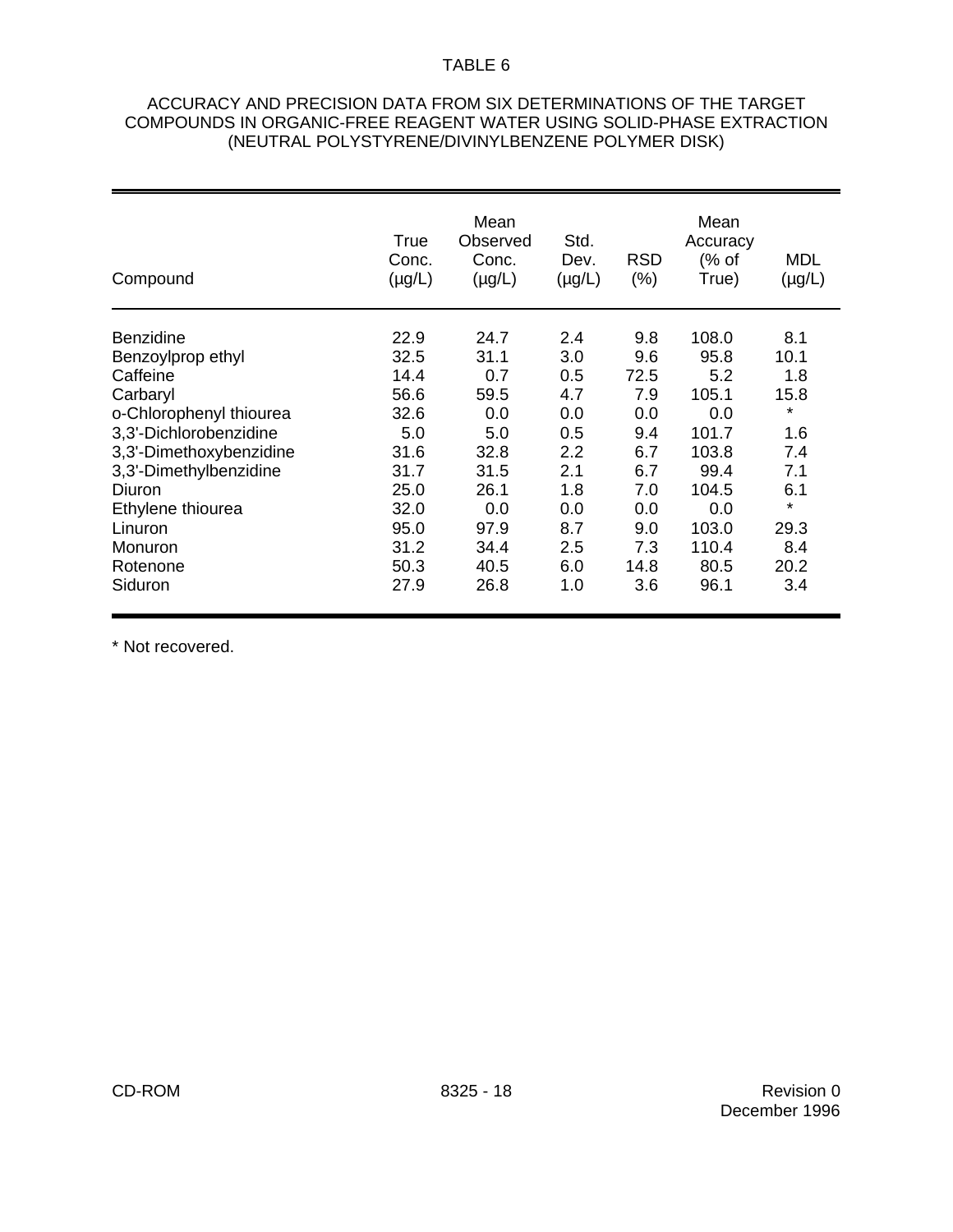#### MEAN RECOVERIES, MULTI-LABORATORY PRECISION AND ESTIMATES OF SINGLE ANALYST PRECISION FOR THE MEASUREMENTS OF FOUR BENZIDINES BY LC/PB/MS

|                                                                                                 | 10 µg/L Test Conc.    |                             |                                 | 100 µg/L Test Conc.  |                             |                                 |  |  |
|-------------------------------------------------------------------------------------------------|-----------------------|-----------------------------|---------------------------------|----------------------|-----------------------------|---------------------------------|--|--|
| Compound                                                                                        | Recovery<br>$(\% )$   | <b>RSD</b><br>Multi-<br>lab | <b>RSD</b><br>Single<br>Analyst | Recovery<br>$(\% )$  | <b>RSD</b><br>Multi-<br>lab | <b>RSD</b><br>Single<br>Analyst |  |  |
| <b>Benzidine</b><br>3,3'-Dimethoxybenzidine<br>3,3'-Dimethylbenzidine<br>3,3'-Dichlorobenzidine | 96<br>104<br>98<br>96 | 10<br>20<br>14<br>18        | 5.6<br>18<br>10<br>9.4          | 97<br>95<br>97<br>97 | 10<br>10<br>8.6<br>9.1      | 9.1<br>7.0<br>4.9<br>4.6        |  |  |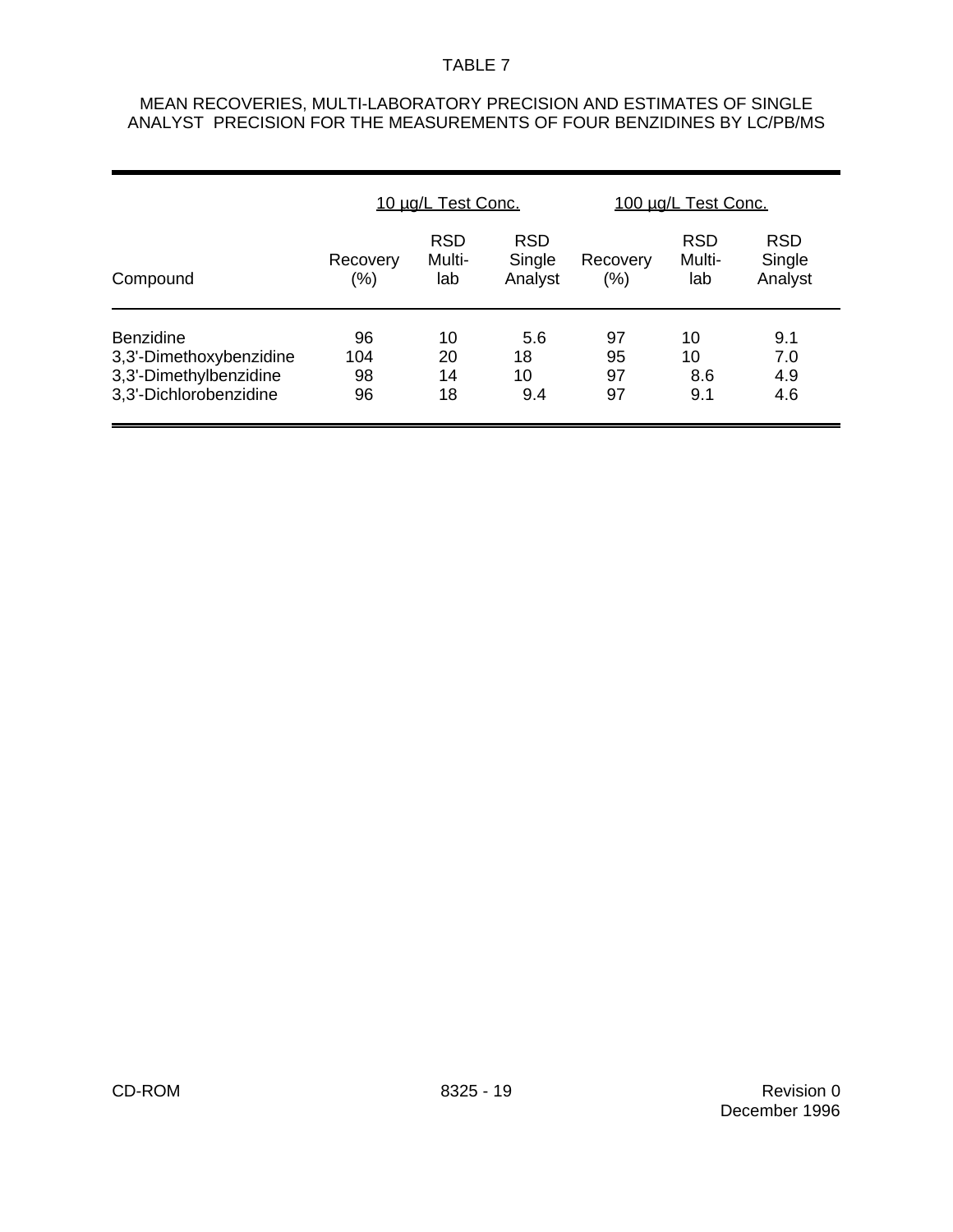

FIGURE 1



C18 COLUMN FOLLOWING EXPOSURE TO AMMONIUM ACETATE

#### FIGURE 2

AN ACCEPTABLE CHROMATOGRAM FOLLOWING COLUMN FLUSHING



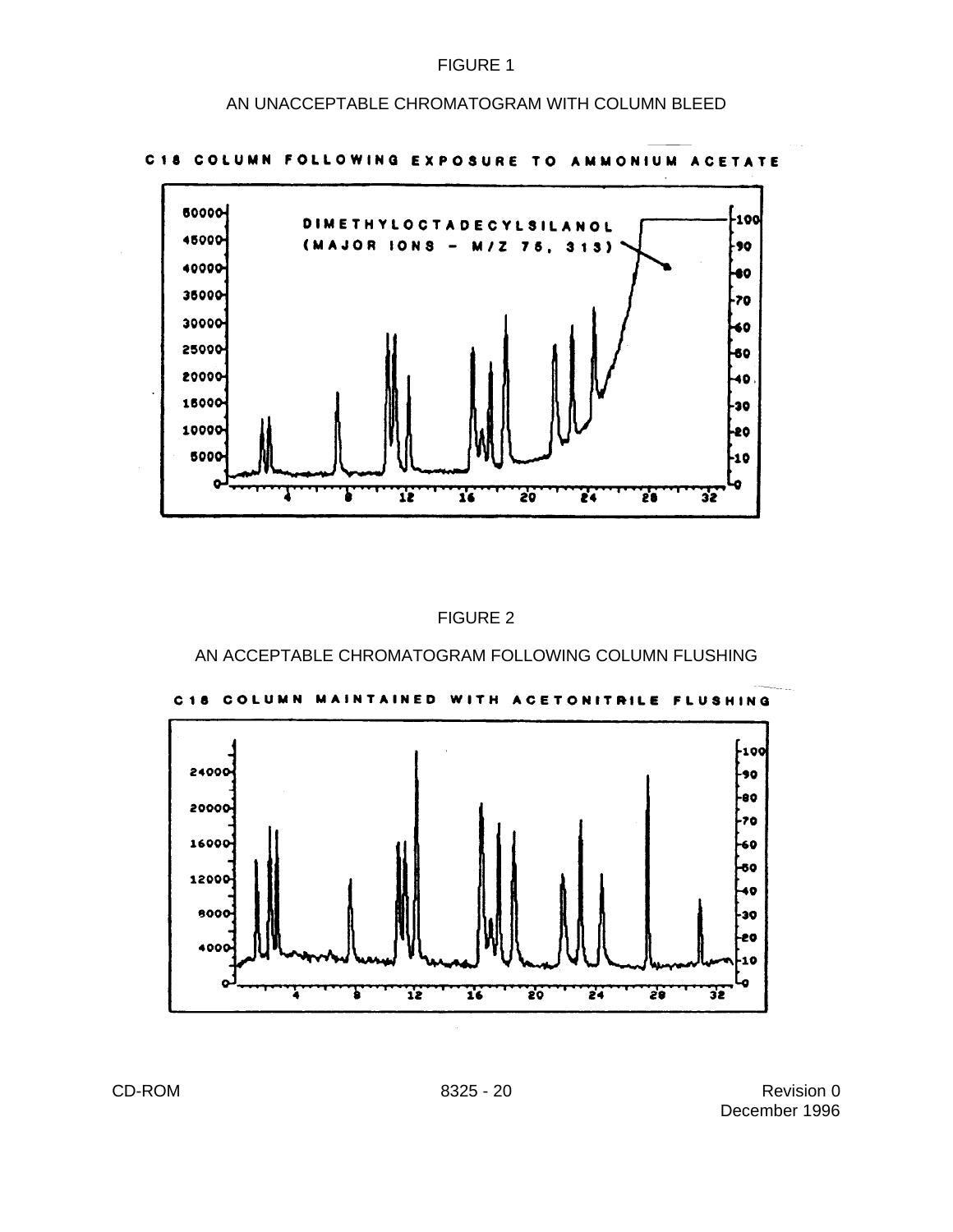#### FIGURE 3

MASS SPECTRUM OF DIMETHYLOCTADECYL-SILANOL, A COMMON STATIONARY PHASE BLEED PRODUCT

MASS SPECTRUM OF C18 COLUMN BLEED



 $M/Z$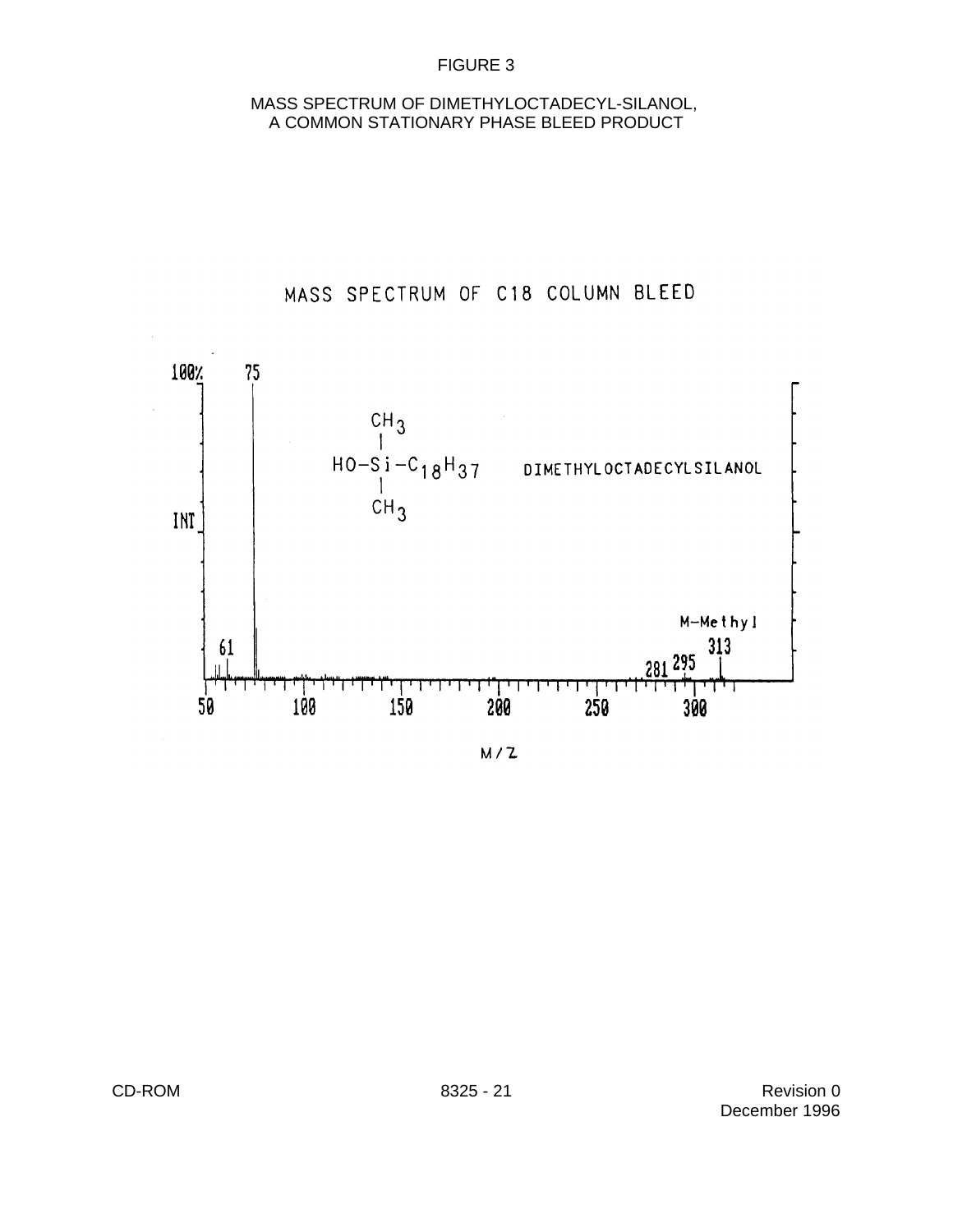# FIGURE 4

## TOTAL ION CHROMATOGRAM OF ANALYTES AND SURROGATES (140-950 ng Injected)



CD-ROM 8325 - 22 Revision 0 December 1996